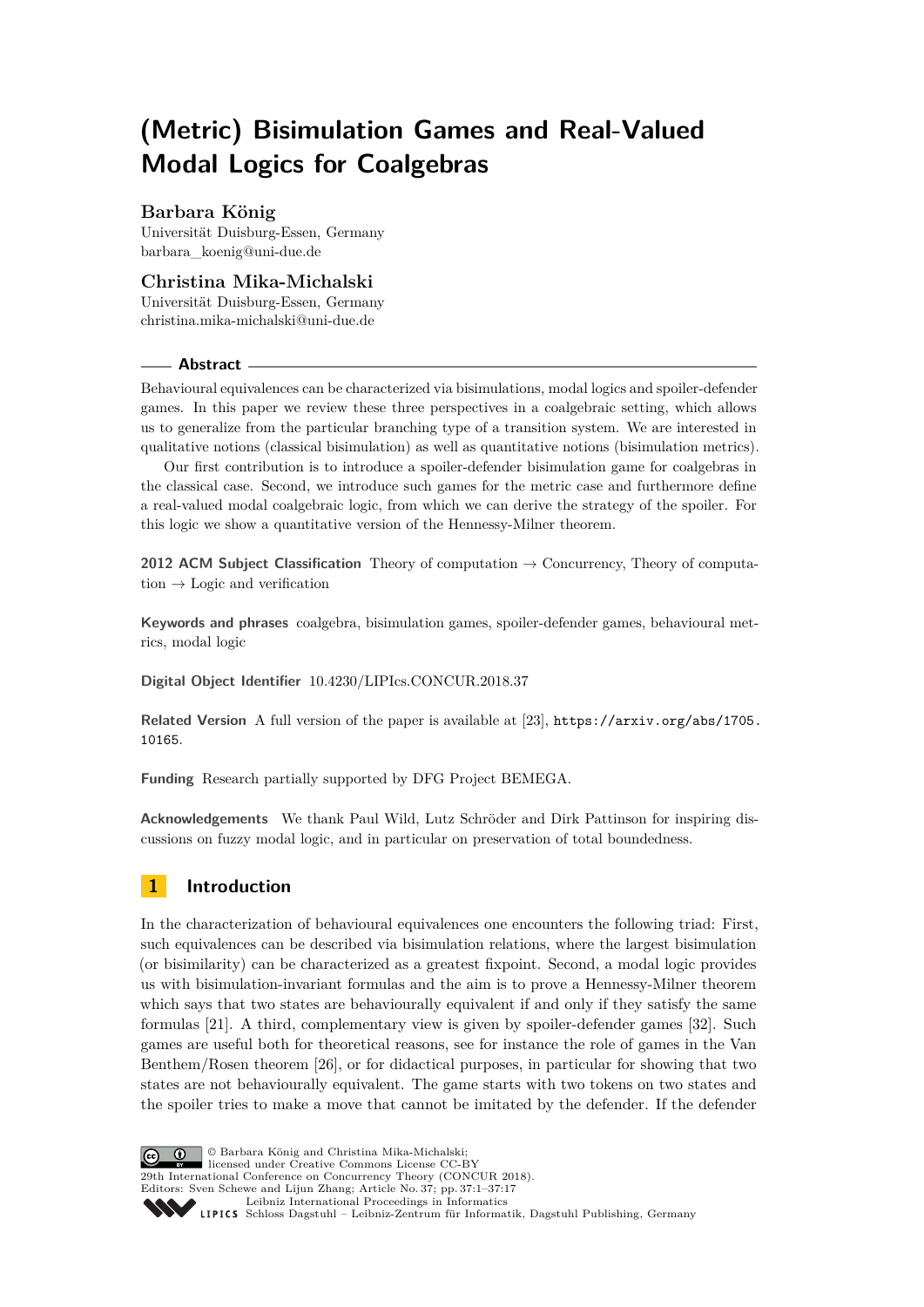## **37:2 (Metric) Bisimulation Games and Real-Valued Modal Logics for Coalgebras**

is always able to match the move of the spoiler we can infer that the two initial states are behaviourally equivalent. If the states are not equivalent, a strategy for the spoiler can be derived from a distinguishing modal logic formula.

Such games are common for standard labelled transition systems, but have been studied for other types of transition systems only to a lesser extent. For probabilistic transition systems there are game characterizations in [\[15,](#page-15-1) [17\]](#page-15-2), where the players can make moves to sets of states, rather than take a transition to a single state. Furthermore, in [\[11\]](#page-15-3) a general theory of games is introduced in order to characterize process equivalences of the linear/branching time spectrum.

Our aim is to extend this triad of bisimulation, logics and games in two orthogonal dimensions. First, we work in the general framework of coalgebras [\[28\]](#page-16-4), which allows to specify and uniformly reason about systems of different branching types (e.g. non-deterministic, probabilistic or weighted), parameterized over a functor. While behavioural equivalences [\[31\]](#page-16-5) and modal logics [\[29,](#page-16-6) [27\]](#page-16-7) have been extensively studied in this setting, there are almost no contributions when it comes to games. We are mainly aware of the work by Baltag [\[7\]](#page-15-4), which describes a coalgebraic game based on the bisimulation relation, which differs from the games studied in this paper and is associated with another variant of logic, namely Moss' coalgebraic logics [\[25\]](#page-16-8). A variant of Baltag's game was used in [\[24\]](#page-16-9) for terminal sequence induction via games. (There are more contributions on evaluation games which describe the evaluation of a modal formula on a transition system, see for instance [\[18\]](#page-15-5).) Our contribution generalizes the games of [\[15\]](#page-15-1) and allows us, given a new type of system characterized by a functor on the category **Set**, satisfying some mild conditions, to automatically derive the corresponding game. The second dimension in which we generalize is to move from a qualitative to a quantitative notion of behavioural equivalence. That is, we refrain from classifying systems as either equivalent or non-equivalent, which is often too strict, but rather measure their behavioural distance. This makes sense in probabilistic systems, systems with time or real-valued output. For instance, we might obtain the result, that the running times of two systems differ by 10 seconds, which might be acceptable in some scenarios (departure of a train), but inacceptable in others (delay of a vending machine). On the other hand, two states are behaviourally equivalent in the classical sense if and only if they have distance 0. Such notions are for instance useful in the area of conformance testing [\[22\]](#page-16-10) and differential privacy [\[9\]](#page-15-6).

Behavioural metrics have been studied in different variants, for instance in probabilistic settings [\[13,](#page-15-7) [14,](#page-15-8) [8\]](#page-15-9) as well as in the setting of metric transition systems [\[12,](#page-15-10) [16\]](#page-15-11), which are non-deterministic transition systems with quantitative information. The groundwork for the treatment of coalgebras in metric spaces was laid by Turi and Rutten [\[33\]](#page-16-11). We showed how to characterize behavioural metrics in coalgebras by studying various possibilities to lift functors from **Set** to the category of (pseudo-)metric spaces [\[5,](#page-15-12) [6\]](#page-15-13). Different from [\[33,](#page-16-11) [35\]](#page-16-12) we do not assume that the coalgebra is given a priori in the category of pseudometric spaces, that is we have to first choose a lifting of the behaviour functor in order to specify the behavioural metric. Such liftings are not unique<sup>[1](#page-1-0)</sup> and in particular we introduced in [\[5,](#page-15-12) [6\]](#page-15-13) the Kantorovich and the Wasserstein liftings, which generalize well-known liftings for the probabilistic case and also capture the Hausdorff metric. Here we use the Kantorovich lifting, since this lifting integrates better with coalgebraic logic. Our results are parameterized over the lifting, in particular the behavioural metrics, the game and the logics are dependent on a set Γ of evaluation functions.

<span id="page-1-0"></span><sup>&</sup>lt;sup>1</sup> In fact, consider the product bifunctor  $F(X, Y) = X \times Y$ , for which there are several liftings: we can e.g. use the maximum or the sum metric. While the maximum metric is canonically induced by the categorical product, the sum metric is also fairly natural.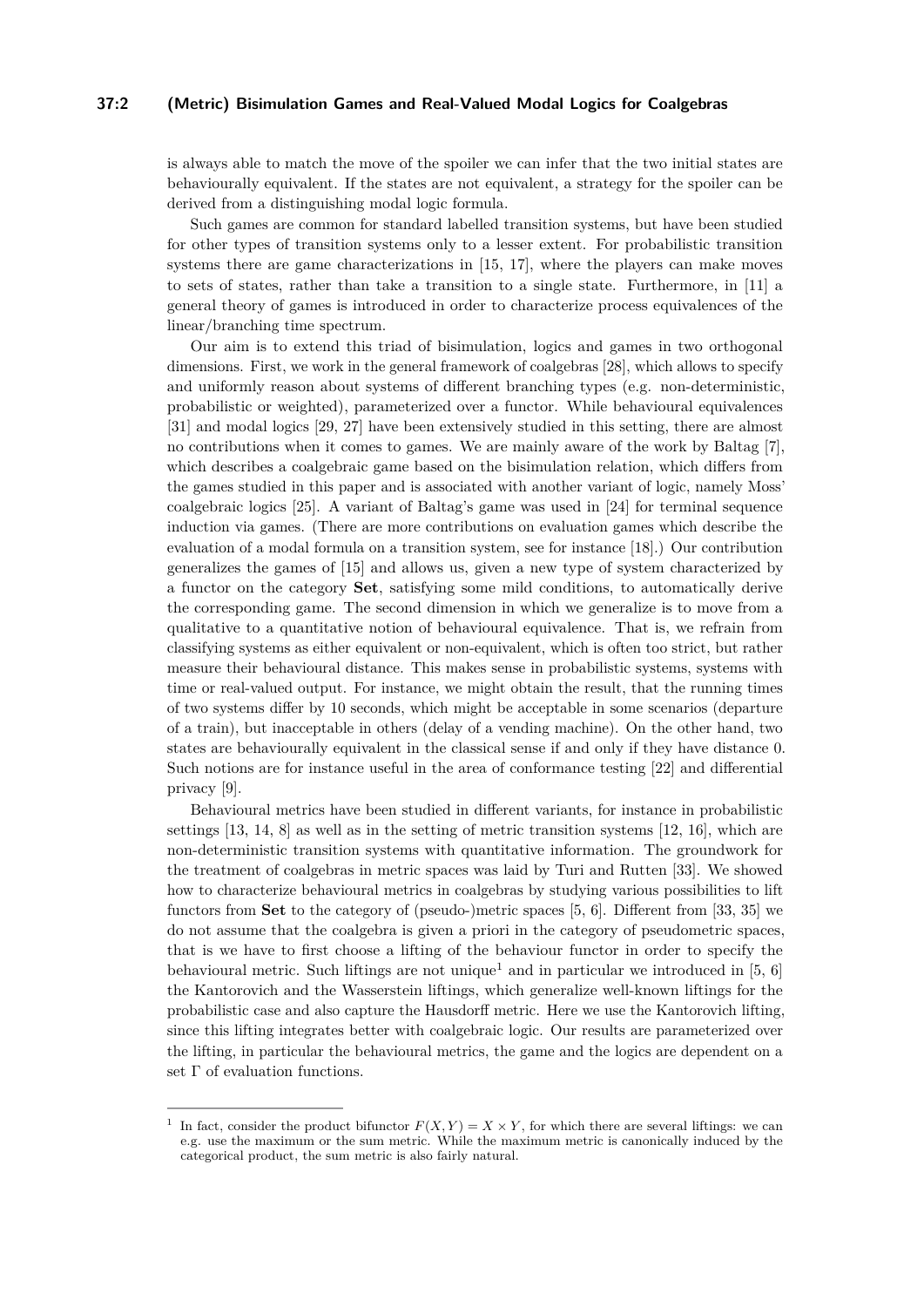In the metric setting it is natural to generalize from classical two-valued logics to realvalued modal logics and to state a corresponding Hennessy-Milner theorem that compares the behavioural distance of two states with the logical distance, i.e., the supremum of the differences of values, obtained by the evaluation of all formulas. Such a Hennessy-Milner theorem for probabilistic transition systems was shown in [\[14\]](#page-15-8) and also studied in a coalgebraic setting [\[35,](#page-16-12) [34\]](#page-16-13). Similar results were obtained in [\[37\]](#page-16-14) for fuzzy logics, on the way to proving a van Benthem theorem. Fuzzy logics were also studied in [\[30\]](#page-16-15) in a general coalgebraic setting, but without stating a Hennessy-Milner theorem.

Here we present a real-valued coalgebraic modal logic and give a Hennessy-Milner theorem for the general coalgebraic setting as a new contribution. Our proof strategy follows the one for the probabilistic case in [\[35\]](#page-16-12). We need several concepts from real analysis, such as non-expansiveness and total boundedness in order to show that the behavioural distance (characterized via a fixpoint) and the logical distance coincide.

Furthermore we give a game characterization of this behavioural metric in a game where we aim to show that  $d(x, y) \leq \varepsilon$ , i.e., the behavioural distance of two states x, y is bounded by *ε*. Furthermore, we work out the strategies for the defender and spoiler: While the strategy of the defender is based on the knowledge of the behavioural metric, the strategy of the spoiler can be derived from a logical formula that distinguishes both states.

Again, work on games is scarce: [\[15\]](#page-15-1) presents a game which characterizes behavioural distances, but pairs it with a classical logic.

The paper is organized as follows: we will first treat the classical case in Section [2,](#page-2-0) followed by the metric case in Section [3.](#page-6-0) The development in the metric case is more complex, but in several respects mimics the classical case. Hence, in order to emphasize the similarities, we will use the same structure within both sections: we start with foundations, followed by the introduction of modal logics and the proof of the Hennessy-Milner theorem. Then we will introduce the game with a proof of its soundness and completeness. Finally we will show how the strategy for the spoiler can be derived from a logical formula. In the end we wrap everything up in the conclusion (Section [4\)](#page-14-0). The proofs can be found in the full version of this paper [\[23\]](#page-16-0).

# <span id="page-2-0"></span>**2 Logics and Games for the Classical Case**

## **2.1 Foundations for the Classical Case**

We fix an endofunctor  $F:$  **Set**  $\rightarrow$  **Set**, intuitively describing the branching type of the transition system under consideration. A *coalgebra*, describing a transition system of this branching type is given by a function  $\alpha: X \to FX$  [\[28\]](#page-16-4). Two states  $x, y \in X$  are considered to be *behaviourally equivalent*  $(x \sim y)$  if there exists a coalgebra homomorphism *f* from  $\alpha$ to some coalgebra  $\beta: Y \to FY$  (i.e., a function  $f: X \to Y$  with  $\beta \circ f = F f \circ \alpha$ ) such that  $f(x) = f(y).$ 

<span id="page-2-1"></span>**Example 1.** We consider the (finitely or countably supported) probability distribution functor D with  $DX = \{p: X \to [0,1] \mid \sum_{x \in X} p(x) = 1\}$  (where the p are either finitely or countable supported). Furthermore let  $1 = \{ \bullet \}$  be a singleton set.

Now coalgebras of the form  $\alpha: X \to \mathcal{D}X + 1$  can be seen as probabilistic transition systems where each state *x* is either terminating  $(\alpha(x) = \bullet)$  or is associated with a probability distribution on its successor states. Note that one could easily integrate labels as well, but we will work with this version for simplicity.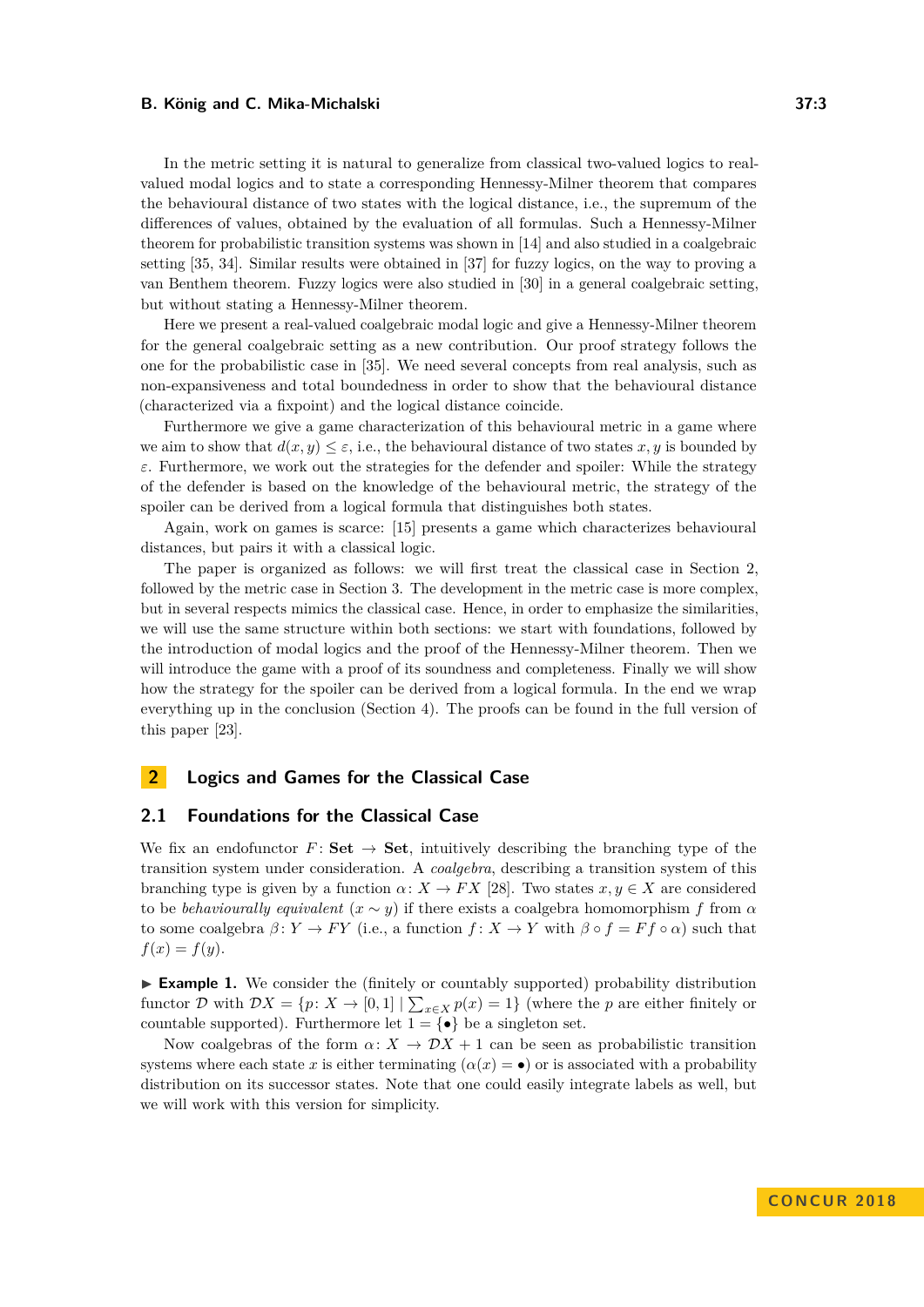<span id="page-3-0"></span>

(a) Probabilistic transition system for the functor  $FX =$  $\mathcal{D}X + 1$ .

**(b)** Non-deterministic transition system for the functor  $FX = \mathcal{P}(A \times X)$ .

#### **Figure 1**

Figure [1a](#page-3-0) displays an example coalgebra (where  $0 \le \varepsilon \le \frac{1}{2}$ ). Note that whenever  $\varepsilon = 0$ , we have  $x \sim y$ , since there is a coalgebra homomorphism from the entire state space into the right-hand side component of the transition system. If  $\varepsilon > 0$  we have  $1 \nsim 2$ .

Furthermore we need the lifting of a preorder under a functor *F*. For this we use the lifting introduced in [\[4\]](#page-15-14) which guarantees that the lifted relation is again a preorder whenever *F* preserves weak pullbacks: Let  $\leq$  be a preorder on *Y*, i.e.  $\leq \subseteq Y \times Y$ . We define the preorder  $\leq^F \subseteq FY \times FY$  with  $t_1, t_2 \in FY$  as follows:  $t_1 \leq^F t_2$  whenever some  $t \in F(\leq)$ exists such that  $F\pi_i(t) = t_i$ , where  $\pi_i: \leq Y$  with  $i \in \{1,2\}$  are the usual projections.

▶ **Lemma 2.** *Let*  $(Y, \leq)$  *be an ordered set and let*  $p_1, p_2: X \rightarrow Y$  *be two functions. Then*  $p_1 \leq p_2$  *implies*  $F p_1 \leq^F F p_2$ *. (Both inequalities are to be read as pointwise ordering.)* 

<span id="page-3-1"></span>**Example 3.** We are in particular interested in lifting the order  $0 \le 1$  on  $2 = \{0, 1\}$ . In the case of the distribution functor D we have  $\mathcal{D}2 \cong [0,1]$  and  $\leq^{\mathcal{D}}$  corresponds to the order on the reals. For the powerset functor P we obtain the order  $\{0\} \leq^{\mathcal{P}} \{0,1\} \leq^{\mathcal{P}} \{1\}$  where Ø is only related to itself.

# <span id="page-3-2"></span>**2.2 Modal Logics for the Classical Case**

We will first review coalgebraic modal logics, following mainly [\[27,](#page-16-7) [29\]](#page-16-6), using slightly different, but equivalent notions. In particular we will introduce a logic where a predicate lifting is given by an evaluation map of the form  $\lambda: F2 \to 2$ , rather than by a natural transformation. In particular, each predicate  $p: X \to 2$  is lifted to a predicate  $\lambda \circ Fp: FX \to 2$ . We do this to obtain a uniform presentation of the material. Of course, both views are equivalent, as spelled out in [\[29\]](#page-16-6).

Given a cardinal  $\kappa$  and a set  $\Lambda$  of evaluation maps  $\lambda: F2 \to 2$ , we define a coalgebraic modal logic  $\mathcal{L}^{\kappa}(\Lambda)$  via the grammar:

 $\varphi ::= \bigwedge \Phi \mid \neg \varphi \mid [\lambda] \varphi$  where  $\Phi \subseteq \mathcal{L}^{\kappa}(\Lambda)$  with  $card(\Phi) < \kappa$  and  $\lambda \in \Lambda$ .

The last case describes the prefixing of a formula  $\varphi$  with a modality  $[\lambda]$ .

Given a coalgebra  $\alpha: X \to FX$  and a formula  $\varphi$ , the semantics of such a formula is given by a map  $[\varphi]_{\alpha} : X \to 2$ , where conjunction and negation are interpreted as usual and  $[[\lambda]\varphi]_{\alpha} = \lambda \circ F[\varphi]_{\alpha} \circ \alpha$ . For simplicity we will often write  $[\varphi]$  instead of  $[\varphi]_{\alpha}$ . Furthermore for  $x \in X$  we write  $x \models \varphi$  whenever  $\llbracket \varphi \rrbracket_{\alpha}(x) = 1$ .

In [\[27\]](#page-16-7) Pattinson has isolated the property of a separating set of predicate liftings to ensure that logical and behavioural equivalence coincide, i.e., the Hennessy-Milner property holds. It means that every  $t \in FX$  is uniquely determined by the set  $\{(\lambda, p) | \lambda \in \Lambda, p: X \to \Lambda\}$  $2, \lambda(Fp(t)) = 1$ .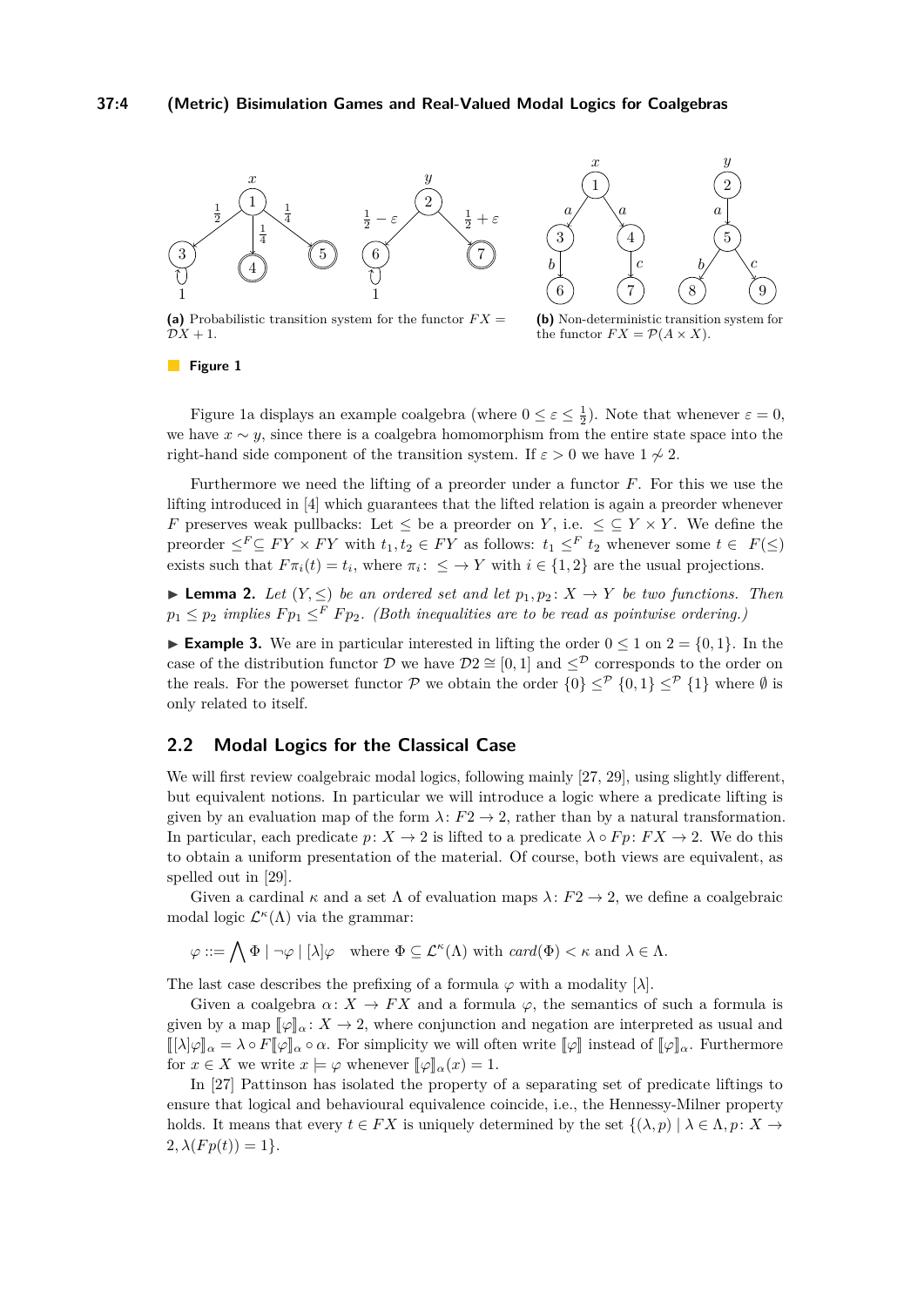**Definition 4.** A set  $\Lambda$  of evaluation maps is separating for a functor  $F:$  **Set**  $\to$  **Set** whenever for all sets *X* and  $t_1, t_2 \in FX$  with  $t_1 \neq t_2$  there exists  $\lambda \in \Lambda$  and  $p: X \to 2$  such that  $\lambda(Fp(t_1)) \neq \lambda(Fp(t_2)).$ 

The Hennessy-Milner theorem for coalgebraic modal logics can be stated as follows. The result has already been presented in [\[27,](#page-16-7) [29,](#page-16-6) [20\]](#page-15-15)

**Proposition 5** ([\[29\]](#page-16-6)). *The logic*  $\mathcal{L}^{\kappa}(\Lambda)$  *is sound, that is given a coalgebra*  $\alpha \colon X \to FX$ *and*  $x, y \in X$ ,  $x \sim y$  *implies that*  $[\![\varphi]\!]_{\alpha}(x) = [\![\varphi]\!]_{\alpha}(y)$  *for all formulas*  $\varphi$ *.* 

*Whenever*  $F$  *is*  $\kappa$ -accessible<sup>[2](#page-4-0)</sup> and  $\Lambda$  *is separating for*  $F$ *, the logic is also expressive: whenever*  $[\![\varphi]\!]_{\alpha}(x) = [\![\varphi]\!]_{\alpha}(y)$  *for all formulas*  $\varphi$  *we have that*  $x \sim y$ *.* 

In [\[29\]](#page-16-6) it has been shown that a functor *F* has a separating set of predicate liftings iff  $(Fp: FX \to F2)_p: X \to 2$  is jointly injective. We extend this characterization to monotone predicate liftings, respectively evaluation maps, i.e., order-preserving maps  $\lambda: (F2, \leq^F) \to$  $(2, <)$  where  $<$  is the order  $0 < 1$ . This result will play a role in Section [2.3.](#page-4-1)

<span id="page-4-3"></span>**Proposition 6.** *F* has a separating set of monotone evaluation maps iff  $\leq^F$  is anti*symmetric and*  $(Fp: FX \to F2)_p: x \to 2$  *is jointly injective.* 

Note that an evaluation map is monotone if and only if its induced predicate lifting is monotone (see [\[23\]](#page-16-0)).

## <span id="page-4-1"></span>**2.3 Games for the Classical Case**

We will now present the rules for the behavioural equivalence game. At the beginning of a game, there are two states  $x, y$  available for selection. The aim of the spoiler  $(S)$  is to prove that  $x \nsim y$ , the defender (D) attempts to show the opposite.

- **Initial situation:** Given a coalgebra  $\alpha: X \to FX$ , we start with  $x, y \in X$ .
- **Step 1:** S chooses  $s \in \{x, y\}$  and a predicate  $p_1 : X \to 2$ .  $\overline{\phantom{a}}$
- **Step 2:** D takes  $t \in \{x, y\} \backslash \{s\}$  and has to answer with a predicate  $p_2 \colon X \to 2$ , which  $\overline{a}$ satisfies  $F p_1(\alpha(s)) \leq F F p_2(\alpha(t)).$
- **Step 3:** S chooses  $p_i$  with  $i \in \{1, 2\}$  and some state  $x' \in X$  with  $p_i(x') = 1$ . m.
- **Step 4:** D chooses some state  $y' \in X$  with  $p_j(y') = 1$  where  $i \neq j$ .  $\sim$

After one round the game continues in Step 1 with states  $x'$  and  $y'$ . D wins the game if the game continues forever or if S has no move at Step 3. In the other cases, i.e. D has no move at Step 2 or Step 4, S wins.

In a sense such a game seems to mimic the evaluation of a modal formula, but note that the chosen predicates do not have to be bisimulation-invariant, as opposed to modal formulas.

<span id="page-4-2"></span>▶ **Theorem 7.** Assume that *F* preserves weak pullbacks and has a separating set of monotone *evaluation maps. Then*  $x \sim y$  *iff* D has winning strategy for the initial situation  $(x, y)$ .

Part of the proof of Theorem [7](#page-4-2) is to establish a winning strategy for D whenever  $x \sim y$ . We will quickly sketch this strategy: In Step 1 S plays  $p_1$  which represents a set of states. One good strategy for D in Step 2 is to close this set under behavioural equivalence, i.e., to

<span id="page-4-0"></span>A functor  $F:$  **Set**  $\rightarrow$  **Set** is *κ*-accessible if for all sets *X* and all  $x \in FX$  there exists  $Z \subseteq X$ ,  $|Z| < \kappa$ such that  $x \in FZ \subseteq FX$  [\[1\]](#page-15-16). (Note that we use the fact that **Set**-functors preserve injections  $f: A \rightarrow B$ whenever  $A \neq \emptyset$ .) For details and a more categorical treatment see [\[2\]](#page-15-17).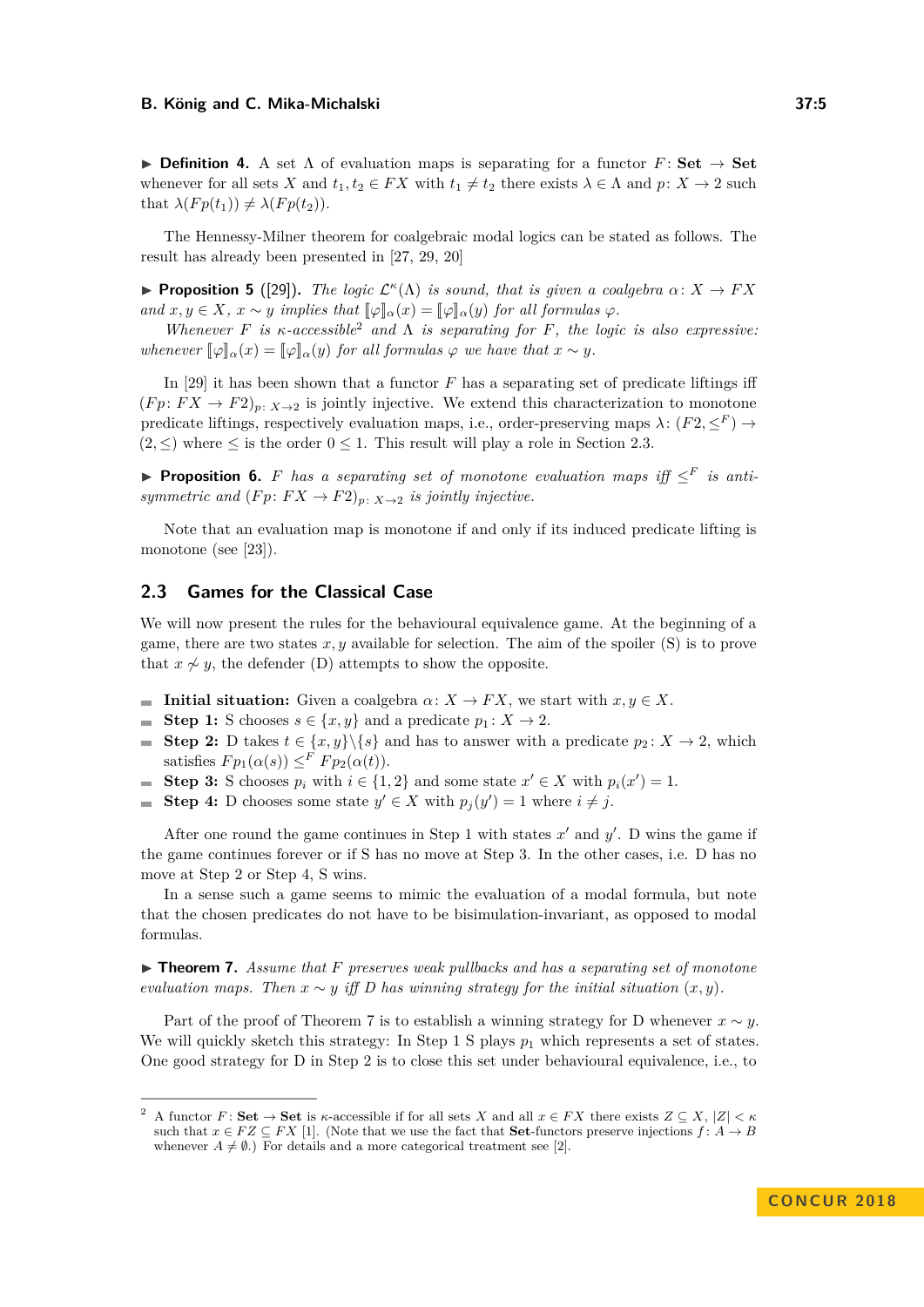## **37:6 (Metric) Bisimulation Games and Real-Valued Modal Logics for Coalgebras**

add all states which are behaviourally equivalent to a state in  $p_1$ , thus obtaining  $p_2$ . It can be shown that  $F p_1(\alpha(s)) \leq^F F p_2(\alpha(t))$  always holds for this choice. Now, if S chooses  $x', p_1$ in Step 3, D simply takes  $x'$  as well. On the other hand, if S chooses  $x', p_2$ , then either  $x'$  is already present in  $p_1$  or a state  $y'$  with  $x' \sim y'$ . D simply chooses  $y'$  and the game continues.

**Example 8.** Now consider an example coalgebra for the functor  $FX = \mathcal{P}(A \times X)$ , where  $\mathcal{P}$ is the powerset functor (see Figure [1b\)](#page-3-0). Obviously  $x \nsim y$ , so S must have a winning strategy. Somewhat different from the usual bisimulation game, here the two players play subsets of the state space, instead of single states. Otherwise the game proceeds similarly.

Assume that S chooses  $s = 1$  and defines a predicate  $p_1$ , which corresponds to the set  $\{3\}$ . Then  $Fp_1(\alpha(s))$  is  $\{(a,0), (a,1)\}$  (one *a*-successor of  $s-3$  – satisfies the predicate, the other – 4 – does not). Now D must take  $t = 2$  and has to choose a predicate  $p_2$  where at least  $p_2(5) = 1$ . In this case  $F p_2(\alpha(t))$  is  $\{(a, 1)\}\$  and  $\{1\}$  is larger than  $\{0, 1\}$  in the lifted order (see Example [3\)](#page-3-1). However, now S can pick 5, which leaves only 3 to D.

In the next step, S can choose  $s = 5$  and a predicate  $p_1$ , which corresponds to  $\{9\}$ . Hence *Fp*<sub>1</sub>( $\alpha$ (*s*)) is {(*b,* 0)*,*( $c$ , 1)}, but it is impossible for D to match this, since (*c,* 1) is never contained in  $F p_2(\alpha(t))$  for  $t=3$ .

We can see from this game why it is necessary to use an inequality  $\leq^F$  instead of an equality. If there were no *b*, *c*-transitions (just *a*-transitions),  $1 \sim 2$  would hold. And then, as explained above, D cannot match the move of S exactly, but only by choosing a larger value.

This game is inspired by the game for labelled Markov processes in [\[15\]](#page-15-1) and the connection is explained in more detail in [\[23\]](#page-16-0).

Note that in the probabilistic version of the game, it can again be easily seen that an inequality is necessary in Step 2: if, in the system in Figure [1a](#page-3-0) (where  $\varepsilon = 0$ ), S chooses  $s = 1$  and  $p_1$  corresponds to  $\{4\}$ , then D can only answer by going to 7, which results in a strictly larger value. That is, we must allow D to do "more" than S.

#### **Game variant**

By looking at the proof of Theorem [7](#page-4-2) it can be easily seen that the game works as well if we replace the condition  $F p_1(\alpha(s)) \leq^F F p_2(\alpha(t))$  in Step 2 by  $\lambda(F p_1(\alpha(s))) \leq \lambda(F p_2(\alpha(t)))$  for all  $\lambda \in \Lambda$ , provided that  $\Lambda$  is a separating set of monotone evaluation maps. This variant is in some ways less desirable, since we have to find such a set  $\Lambda$  (instead of simply requiring that it exists), on the other hand in this case the proof does not require weak pullback preservation, since we do not any more require transitivity of  $\leq^F$ . This variant of the game is conceptually quite close to the Λ-bisimulations studied in [\[19\]](#page-15-18). In our notation, a relation  $S \subseteq X \times X$  is a *Λ*-bisimulation, if whenever *x S y*, then for all  $λ ∈ Λ$ ,  $p: X → 2$ ,  $λ(Fp(α(x))) ≤ λ(Fq(α(y))),$ where *q* corresponds to the image of *p* under *S* (and the same condition holds for  $S^{-1}$ ). Λ-bisimulation is sound and complete for behavioural equivalence if *F* admits a separating set of monotone predicate liftings, which coincides with our condition.

## **2.4 Spoiler Strategy for the Classical Case**

In bisimulation games the winning strategy for D can be derived from the bisimulation or, in our case, from the map  $f$  that witnesses the behavioural equivalence of two states  $x, y$ (see the remark after Theorem [7\)](#page-4-2). Here we will show that the winning strategy for S can be derived from a modal formula  $\varphi$  which distinguishes  $x, y$ , i.e.,  $x \models \varphi$  and  $y \not\models \varphi$ . We assume that all modalities are monotone (cf. Proposition [6\)](#page-4-3).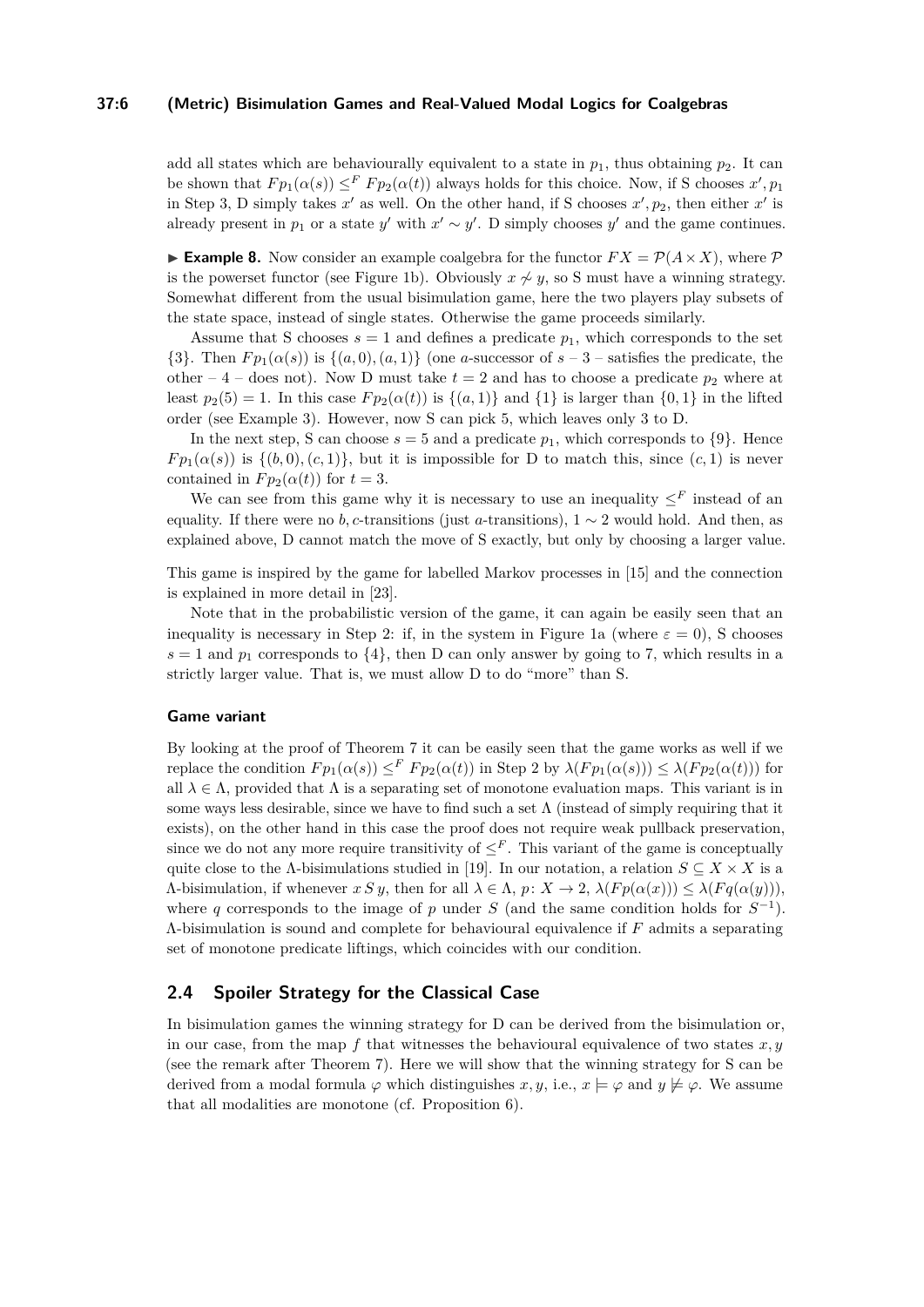The spoiler strategy is defined over the structure of *ϕ*:

- $\varphi = \bigwedge \Phi$ : in this case S picks a formula  $\psi \in \Phi$  with  $y \not\models \psi$ .
- $\varphi = \neg \psi$ : in this case *S* takes  $\psi$  and reverses the roles of *x, y*.
- $\varphi = |\lambda|\psi$ : in this case S chooses *x* and  $p_1 = |\psi|$  in Step 1. After D has chosen *y* and some predicate  $p_2$  in Step 2, we can observe that  $p_2 \nleq \llbracket \psi \rrbracket$  (see proof of Theorem [9](#page-6-1) in [\[23\]](#page-16-0)). Now in Step 3 S chooses  $p_2$  and a state  $y'$  with  $p_2(y') = 1$  and  $y' \not\models \psi$ . Then D must choose  $[\![\psi]\!]$  and a state  $x'$  with  $x' \models \psi$  in Step 4 and the game continues with  $x', y'$ and  $\psi$ .

It can be shown that this strategy is successful for the spoiler.

<span id="page-6-1"></span>**Find 1. Theorem 9.** Assume that  $\alpha: X \to FX$  is a coalgebra and F satisfies the requirements of *Theorem 7.* Let  $\varphi$  be a formula that contains only monotone modalities and let  $x \models \varphi$  and  $y \not\models \varphi$ . Then the spoiler strategy described above is winning for *S*.

## <span id="page-6-0"></span>**3 Logics and Games for the Metric Case**

We will now consider the metric version of behavioural equivalence, including logics and games. Analogous to Section [2](#page-2-0) we will first introduce behavioural distance, which will in this case be defined via the Kantorovich lifting and is parameterized over a set  $\Gamma$  of evaluation maps. Then we introduce a modal logic inspired by [\[34\]](#page-16-13) and show a quantitative coalgebraic analogue of the Hennessy-Milner theorem. This leads us to the definition of a game for the metric case, where we prove that the distance induced by the game coincides with the behavioural distance. We will conclude by explaining how the strategy for the spoiler can be derived from a logical formula distinguishing two states.

## **3.1 Foundations for the Metric Case**

Note that this subsection contains several results which are new with respect to  $[6]$ , in particular the extension of the Kantorovich lifting to several evaluation maps and Propositions [18,](#page-8-0) [19,](#page-8-1) [20,](#page-8-2) [21](#page-9-0) and [24.](#page-10-0)

In the following we assume that  $\top$  is an element of  $\mathbb{R}_0$ , it denotes the upper bound of our distances.

We first define the standard notions of pseudometric space and non-expansive functions.

 $\triangleright$  **Definition 10** (Pseudometric, pseudometric space). Let *X* be a set and *d*:  $X \times X \rightarrow [0, \top]$ a real-valued function, we call *d* a pseudometric if it satisfies

<span id="page-6-2"></span>**1.**  $d(x, x) = 0$  (*d* is a metric if in addition  $d(x, y) = 0$  implies  $x = y$ .)

**2.**  $d(x, y) = d(y, x)$ 

<span id="page-6-3"></span>**3.**  $d(x, z) \leq d(x, y) + d(y, z)$ 

for all  $x, y, z \in X$ . If *d* satisfies only Condition [1](#page-6-2) and [3,](#page-6-3) it is a directed pseudometric.

A (directed) pseudometric space is a pair (*X, d*) where *X* is a set and *d* is a (directed) pseudometric on *X*.

**Example 11.** We will consider the following (directed) metrics on  $[0, \top]$ : the Euclidean distance  $d_e : [0, \top] \times [0, \top] \rightarrow [0, \top]$  with  $d_e(a, b) = |a - b|$  and truncated subtraction with  $d_{\Theta}(a, b) = a \oplus b = \max\{a - b, 0\}.$  Note that  $d_e(a, b) = \max\{d_{\Theta}(a, b), d_{\Theta}(b, a)\}.$ 

Maps between pseudometric spaces are given by non-expansive functions, which guarantee that mapping two elements either preserves or decreases their distance.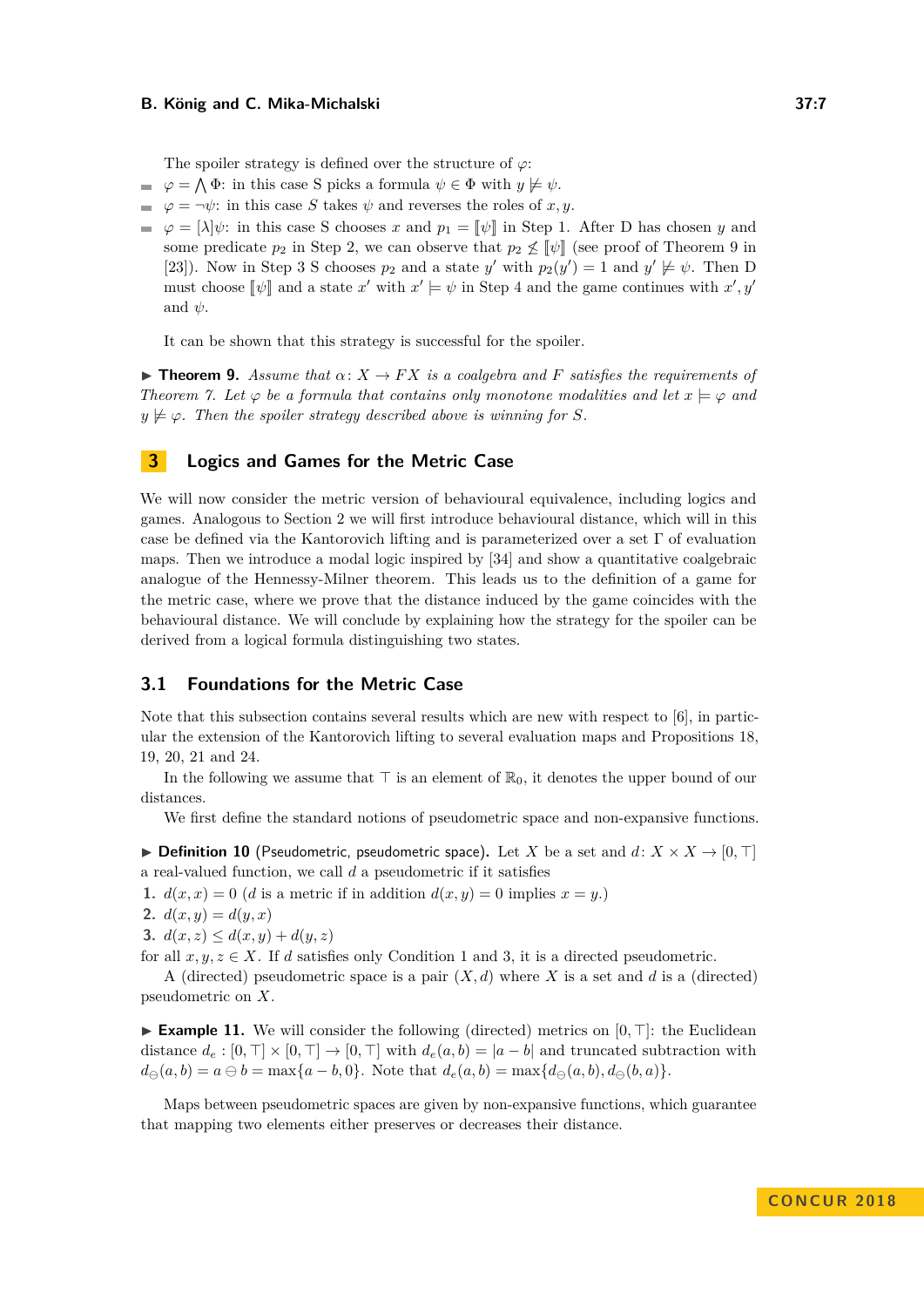## **37:8 (Metric) Bisimulation Games and Real-Valued Modal Logics for Coalgebras**

 $\triangleright$  **Definition 12** (Non-expansive function). Let  $(X, d_X)$ ,  $(Y, d_Y)$  be pseudometric spaces. A function  $f: X \to Y$  is called non-expansive if  $d_X(x, y) \ge d_Y(f(x), f(y))$  for all  $x, y \in X$ . In this case we write  $f: (X, d_X) \stackrel{1}{\rightarrow} (Y, d_Y)$ . By **PMet** (DPMet) we denote the category of (directed) pseudometric spaces and non-expansive functions.

On some occasions we need to transform an arbitrary function into a non-expansive function, which can be done as follows.

<span id="page-7-2"></span> $\blacktriangleright$  **Lemma 13.** Let *d* be a pseudometric on *X* and let  $f: X \to [0, \top]$  be any function. Then *the function*  $h: (X, d) \rightarrow ([0, \top], d_e)$  *defined via*  $h(z) = \sup\{f(u) - d(u, z) \mid u \in X\}$  *is non-expansive and satisfies*  $f \leq h$ *.* 

*Analogously the function*  $g: (X, d) \rightarrow ([0, \top], d_e)$  *defined via*  $g(z) = \inf\{f(u) + d(u, z) \}$  $u \in X$  *is non-expansive and satisfies*  $q \leq f$ *.* 

We will now define the Kantorovich lifting for **Set**-functors, introduced in [\[5\]](#page-15-12). Given a functor *F* we lift it to a functor  $\bar{F}$ : **PMet**  $\rightarrow$  **PMet** such that  $UF = \bar{F}U$ , where *U* is the forgetful functor, discarding the pseudometric. The Kantorovich lifting is parameterized over a set Γ of evaluation maps  $\gamma: F[0, \top] \to [0, \top]$ , the analogue to the evaluation maps for modalities in the classical case. This is an extension of the lifting in [\[5\]](#page-15-12) where we considered only a single evaluation map. The new version allows to capture additional examples, without going via the somewhat cumbersome multifunctor lifting described in [\[5\]](#page-15-12).

<span id="page-7-0"></span>I **Definition 14** (Kantorovich lifting)**.** Let *F* be an endofunctor on **Set** and let Γ be a set of evaluation maps *γ*:  $F[0, \top] \rightarrow [0, \top]$ . For every pseudometric space  $(X, d)$  the Kantorovich pseudometric on  $FX$  is the function  $d^{\uparrow \Gamma}$ :  $FX \times FX \to [0, \top]$ , where for  $t_1, t_2 \in FX$ :

 $d^{\uparrow \Gamma}(t_1, t_2) := \sup \{ d_e(\gamma(Ff(t_1)), \gamma(Ff(t_2))) \mid f: (X, d) \xrightarrow{1} ([0, \top], d_e), \gamma \in \Gamma \}$ 

We define  $\bar{F}_{\Gamma}(X, d) = (FX, d^{\uparrow \Gamma})$  on objects, while  $\bar{F}_{\Gamma}$  is the identity on arrows.

We will abbreviate  $\tilde{F}_{\gamma} f = \gamma \circ F f$ . Note that  $\tilde{F}_{\gamma}$  is a functor on the slice category **Set**/[0,  $\top$ ], which lifts real-valued predicates  $p: X \to [0, \top]$  to real-valued predicates  $\tilde{F}_{\gamma}p: FX \to [0, \top]$ .

It still has to be shown that  $\bar{F}$  is well-defined. The proofs are a straighforward adaptation of the proofs in [\[5\]](#page-15-12).

I **Lemma 15.** *The Kantorovich lifting for pseudometrics (Definition [14\)](#page-7-0) is well-defined, in particular it preserves pseudometrics and maps non-expansive functions to non-expansive functions.*

As a sanity check we observe that all evaluation maps  $\gamma \in \Gamma$  are non-expansive for the Kantorovich lifting of *de*. In fact, the Kantorovich lifting is the least lifting that makes the evaluation maps non-expansive. This also means that a non-expansive function  $f: (X, d) \stackrel{1}{\rightarrow} ([0, 1], d_e)$  is always mapped to a non-expansive  $\tilde{F}_{\gamma} f: (FX, d^{\uparrow \Gamma}) \stackrel{1}{\rightarrow} ([0, 1], d_e)$ . For the following definitions we need the supremum metric on functions.

 $\triangleright$  **Definition 16** (Supremum metric). Let  $(Y, d)$  be a pseudometric space. Then the set of all functions  $f: X \to Y$  is equipped with a pseudometric  $d^{\infty}$ , the supremum metric, defined as  $d^{\infty}(f,g) = \sup_{x \in X} d(f(x),g(x))$  for  $f,g: X \to Y$ .

We consider the following restrictions on evaluation maps respectively predicate liftings, which are needed in order to prove the results.

<span id="page-7-1"></span>**► Definition 17** (Properties of evaluation maps). Let  $\gamma$ :  $F[0, \top] \rightarrow [0, \top]$  be an evaluation map for a functor  $F: Set \rightarrow Set$ .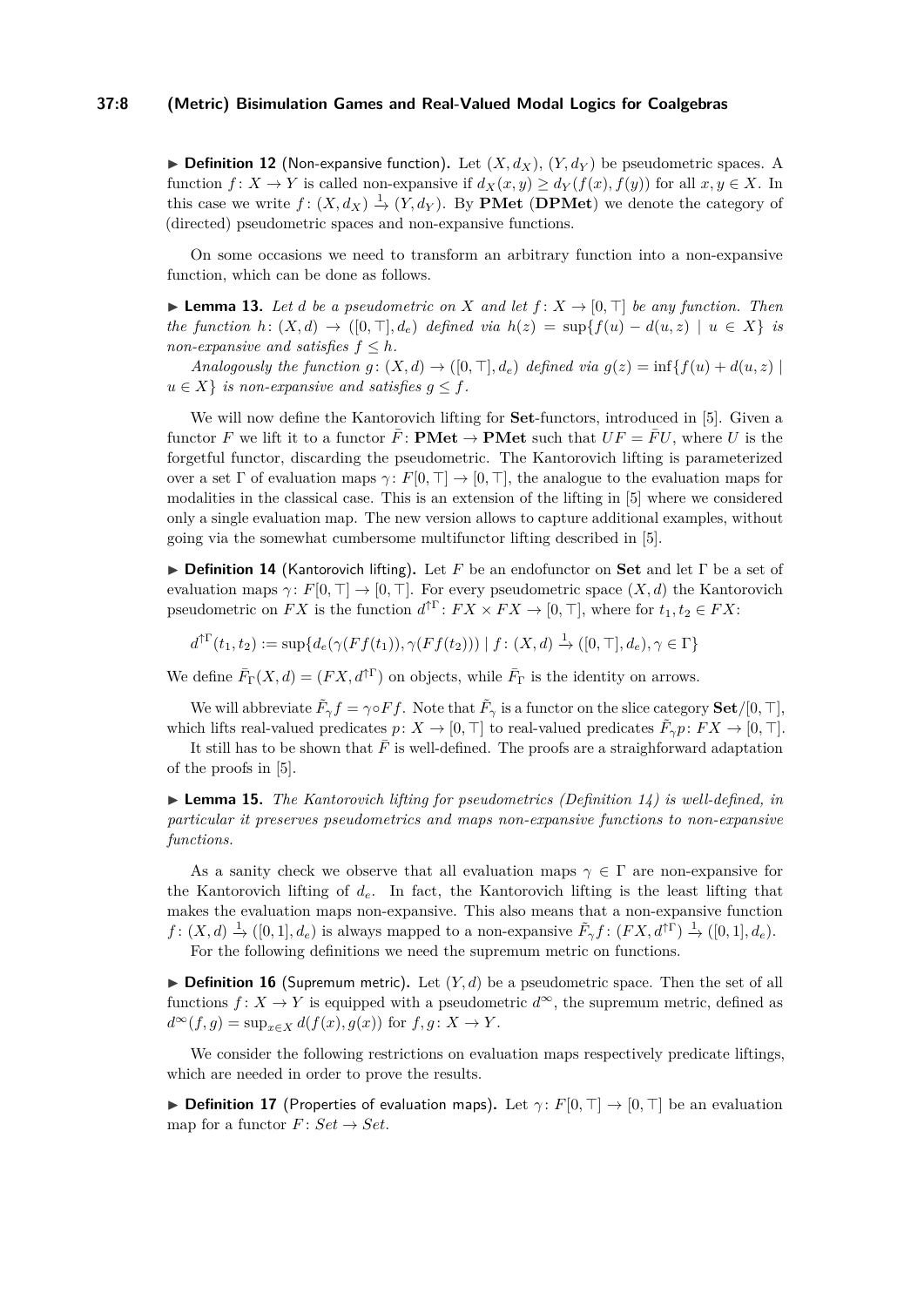- The predicate lifting  $\tilde{F}_{\gamma}$  induced by  $\gamma$  is non-expansive wrt. the supremum metric whenever  $d_e^{\infty}(\tilde{F}_{\gamma}f, \tilde{F}_{\gamma}g) \leq d_e^{\infty}(f, g)$  for all  $f, g: X \to [0, \top]$  and the same holds if we replace  $d_e$  by  $d_{\ominus}$ .
- The predicate lifting  $\tilde{F}_{\gamma}$  is contractive wrt. the supremum metric whenever  $d_e^{\infty}(\tilde{F}_{\gamma}f, \tilde{F}_{\gamma}g)$  $\leq c \cdot d_e^{\infty}(f, g)$  for some *c* with  $0 < c < 1$ .
- The predicate lifting  $\tilde{F}_{\gamma}$  is *ω*-continuous, whenever for an ascending chain of functions  $f_i$ (with  $f_i \leq f_{i+1}$ ) we have that  $\tilde{F}_{\gamma}(\sup_{i \leq \omega} f_i) = \sup_{i \leq \omega} (\tilde{F}_{\gamma} f_i)$ .

It can be shown that the first property is equivalent to a property of the lifted functor, called local non-expansiveness, studied in [\[33\]](#page-16-11).

<span id="page-8-0"></span>**Proposition 18** (Local non-expansiveness). Let  $\Gamma$  be a set of evaluation maps and let  $\overline{F}$  be *the Kantorovich lifting of a functor F via* Γ*. It holds that*

$$
(d^F_Y)^\infty(\bar Ff,\bar Fg)\leq (d_Y)^\infty(f,g)
$$

*for all non-expansive functions*  $f, g: (X, d_X) \rightarrow (Y, d_Y)$  (where  $\overline{F}(Y, d_Y) = (FY, d_Y^F)$ ) if and *only if*

$$
d^\infty_e(\tilde F_\gamma f,\tilde F_\gamma g)\leq d^\infty_e(f,g)
$$

*for all non-expansive functions*  $f, g: (X, d_X) \to ([0, \top], d_e)$  *and all*  $\gamma \in \Gamma$ *.* 

**Assumption.** *In the following we will always assume the first property in Definition [17](#page-7-1) for every evaluation map*  $\gamma$ , *i.e.*, the predicate lifting  $\tilde{F}_{\gamma}$  is non-expansive wrt. the supremum *metric.*

Under this assumption it can be shown that the Kantorovich lifting itself is non-expansive (respectively contractive).

<span id="page-8-1"></span>**Proposition 19.** Let  $\Gamma$  be a set of evaluation maps and let  $d_1, d_2 \colon X \times X \to [0, \top]$  be two *pseudometrics.* Then  $d_e^{\infty}(d_1^{\uparrow \Gamma}, d_2^{\uparrow \Gamma}) \leq d_e^{\infty}(d_1, d_2)$ , that is, the Kantorovich lifting of metrics *is non-expansive for the supremum metric.*

*If, in addition, every predicate lifting*  $\tilde{F}_{\gamma}$  *for*  $\gamma \in \Gamma$  *is contractive (cf. Definition [17\)](#page-7-1), we*  $h$  *ave that*  $d_e^{\infty}(d_1^{\uparrow \Gamma}, d_2^{\uparrow \Gamma}) \leq c \cdot d_e^{\infty}(d_1, d_2)$  *for some c with*  $0 < c < 1$ *, that is, the Kantorovich lifting of metrics is contractive.*

We will now see that for the functors studied in this paper, we have evaluation maps that satisfy the required conditions.

<span id="page-8-2"></span>▶ **Proposition 20.** The following evaluation maps induce predicate liftings which are non*expansive wrt. the supremum metric and ω-continuous.*

- *The evaluation map*  $\gamma_P$  *for the (finite or general) powerset functor*  $\mathcal P$  *with*  $\gamma$ :  $\mathcal P[0, \top] \rightarrow$  $[0, \top]$  where  $\gamma_{\mathcal{P}}(R) = \sup R$ .
- *The evaluation map*  $\gamma_D$  *for the (finitely or countably supported) probability distribution*  $\sim$ *functor* D *(for its definition see Example [1\)](#page-2-1)* with  $\gamma_{\mathcal{D}}: \mathcal{D}[0,1] \to [0,1]$  where  $\gamma_{\mathcal{D}}(p) =$  $\sum_{r \in [0,1]} r \cdot p(r)$ . Note that  $\gamma_{\mathcal{D}}$  corresponds to the expectation of the identity random *variable.*
- *The evaluation map*  $\gamma_M$  *for the constant functor*  $\mathcal{M}X = [0, \top]$  *with*  $\gamma_M : [0, \top] \to [0, \top]$  $and \gamma_{\mathcal{M}}(r) = r.$
- *The evaluation map*  $\gamma_S$  *for the constant functor*  $SX = 1 = \{ \bullet \}$  *with*  $\gamma_S : 1 \to [0, \top]$  *and*  $\gamma_{\mathcal{S}}(r) = \top$ .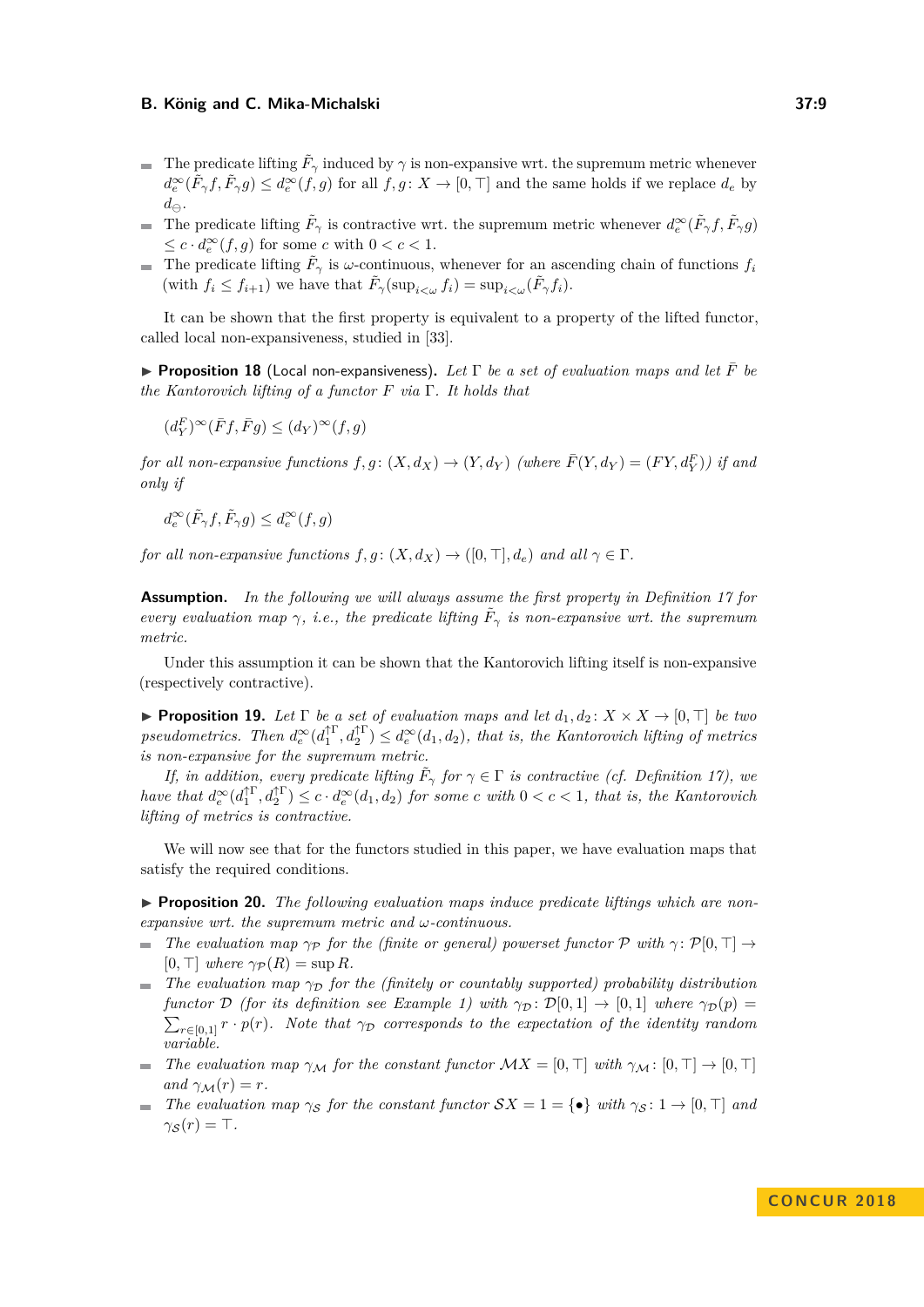### **37:10 (Metric) Bisimulation Games and Real-Valued Modal Logics for Coalgebras**

As shown in [\[5\]](#page-15-12) the evaluation map  $\gamma_{\mathcal{P}}$  induces the Hausdorff lifting<sup>[3](#page-9-1)</sup> on metrics and the evaluation map  $\gamma_{\mathcal{D}}$  the classical Kantorovich lifting<sup>[4](#page-9-2)</sup> for probability distributions [\[36\]](#page-16-16).

Contractivity can be typically obtained by using a predicate lifting which is non-expansive and multiplying with a discount factor  $0 < c < 1$ , for instance by using  $\gamma_P(R) = c \cdot \sup R$  in the first item of Proposition [20](#page-8-2) above.

It can be shown that the properties of evaluation maps are preserved under various forms of composition.

<span id="page-9-0"></span>I **Proposition 21** (Composition of evaluation maps)**.** *The following constructions on evaluation maps preserve non-expansiveness for the supremum metric and ω-continuity for the induced predicate liftings. Let*  $\gamma_F \colon F[0, \top] \to [0, \top]$ ,  $\gamma_G \colon G[0, \top] \to [0, \top]$  be evaluation maps for *functors F, G.*

- $\varphi$  *γ* :  $F[0, \top] \times G[0, \top] \rightarrow [0, \top]$  *with*  $\gamma = \gamma_F \circ \pi_1$ *, as an evaluation map for*  $F \times G$ *.*
- $\gamma: F[0, \top] + G[0, \top] \rightarrow [0, \top]$  with  $\gamma(t) = \gamma_F(t)$  if  $t \in F[0, \top]$  and  $\gamma(t) = 0$  otherwise, as  $\blacksquare$ an evaluation map for  $F + G$ .
- $\rightarrow$  *γ*:  $FG[0, \top] \rightarrow [0, \top]$  *with*  $\gamma = \gamma_F \circ F \gamma_G$ *, as an evaluation map for FG.*

Now we can define behavioural distance on a coalgebra, using the Kantorovich lifting. Note that the behavioural distance is parameterized over  $\Gamma$ , since, if we are given a coalgebra in **Set**, the notion of behaviour in the metric case is dependent on the chosen functor lifting.

 $\triangleright$  **Definition 22** (Behavioural distance). Let the coalgebra  $\alpha: X \to FX$  and a set of evaluation maps  $\Gamma$  for *F* be given. We define the pseudometric  $d_{\alpha}: X \times X \to [0, \top]$  as the smallest fixpoint of  $d_{\alpha} = d_{\alpha}^{\dagger \Gamma} \circ (\alpha \times \alpha)$ .

Note that every lifting of metrics is necessarily monotone (since it turns the identity into a non-expansive function, cf. [\[5\]](#page-15-12)). Since in addition the space of pseudometrics forms a complete lattice (where sup is taken pointwise), the smallest fixpoint exists by Knaster-Tarski.

It has been shown in [\[6\]](#page-15-13) that whenever the Kantorovich lifting preserves metrics (which is the case for our examples) and the final chain converges, then  $d_{\alpha}$  characterizes behavioural equivalence, i.e.,  $d_{\alpha}(x, y) = 0$  iff  $x \sim y$ .

<span id="page-9-3"></span>► **Example 23.** Using the building blocks introduced above we consider the following coalgebras with their corresponding behavioural metrics, generalizing notions from the literature. In both cases we are interested in the smallest fixpoint.

*Metric transition systems [\[12\]](#page-15-10):*  $FX = [0, \top] \times \mathcal{P}X$  with two evaluation maps  $\gamma_i : [0, \top] \times$  $\mathcal{P}[0, \top] \to [0, \top], i \in \{1, 2\}$  with  $\gamma_1(r, R) = r$ ,  $\gamma_2(r, R) = \sup R$ .

This gives us the following fixpoint equation, where  $d^H$  is the Hausdorff lifting of a metric *d*. Let  $\alpha(x) = (r_x, S_x), \alpha(y) = (r_y, S_y)$ , then

 $d(x, y) = \max\{|r_x - r_y|, d^H(S_x, S_y)\}$ 

*Probabilistic transition systems:*  $GX = DX + 1$  with two evaluation maps  $\bar{\gamma}_D, \gamma_\bullet : \mathcal{D}[0, 1] +$  $1 \rightarrow [0,1], i \in \{1,2\}$  with  $\bar{\gamma}_{\mathcal{D}}(p) = \gamma_{\mathcal{D}}(p), \gamma_{\bullet}(p) = 0$  where  $p \in \mathcal{D}[0,1], \bar{\gamma}_{\mathcal{D}}(\bullet) = 0$ ,  $\gamma_{\bullet}(\bullet) = 1.$ 

<span id="page-9-1"></span><sup>&</sup>lt;sup>3</sup> Given a metric *d* on *X*, the Hausdorff lifting of *d* is the metric  $d^H$  with  $d^H(X_1, X_2) =$ max{ $\sup_{x_1 \in X_1} \inf_{x_2 \in X_2} d(x_1, x_2)$ ,  $\sup_{x_2 \in X_2} \inf_{x_1 \in X_1} d(x_1, x_2)$ } for  $X_1, X_2 \subseteq X$ .

<span id="page-9-2"></span><sup>&</sup>lt;sup>4</sup> Given a metric *d* on *X*, the (probabilistic) Kantorovich lifting of *d* is the metric  $d^K$  with  $d^K(p_1, p_2)$  $\sup\{|\sum_{x\in X} f(x)\cdot (p_1(x)-p_2(x))| \mid f:(X,d)\stackrel{1}{\to} ([0,1],d_e)\}\$  where  $p_1,p_2\colon X\to [0,1]$  are probability distributions.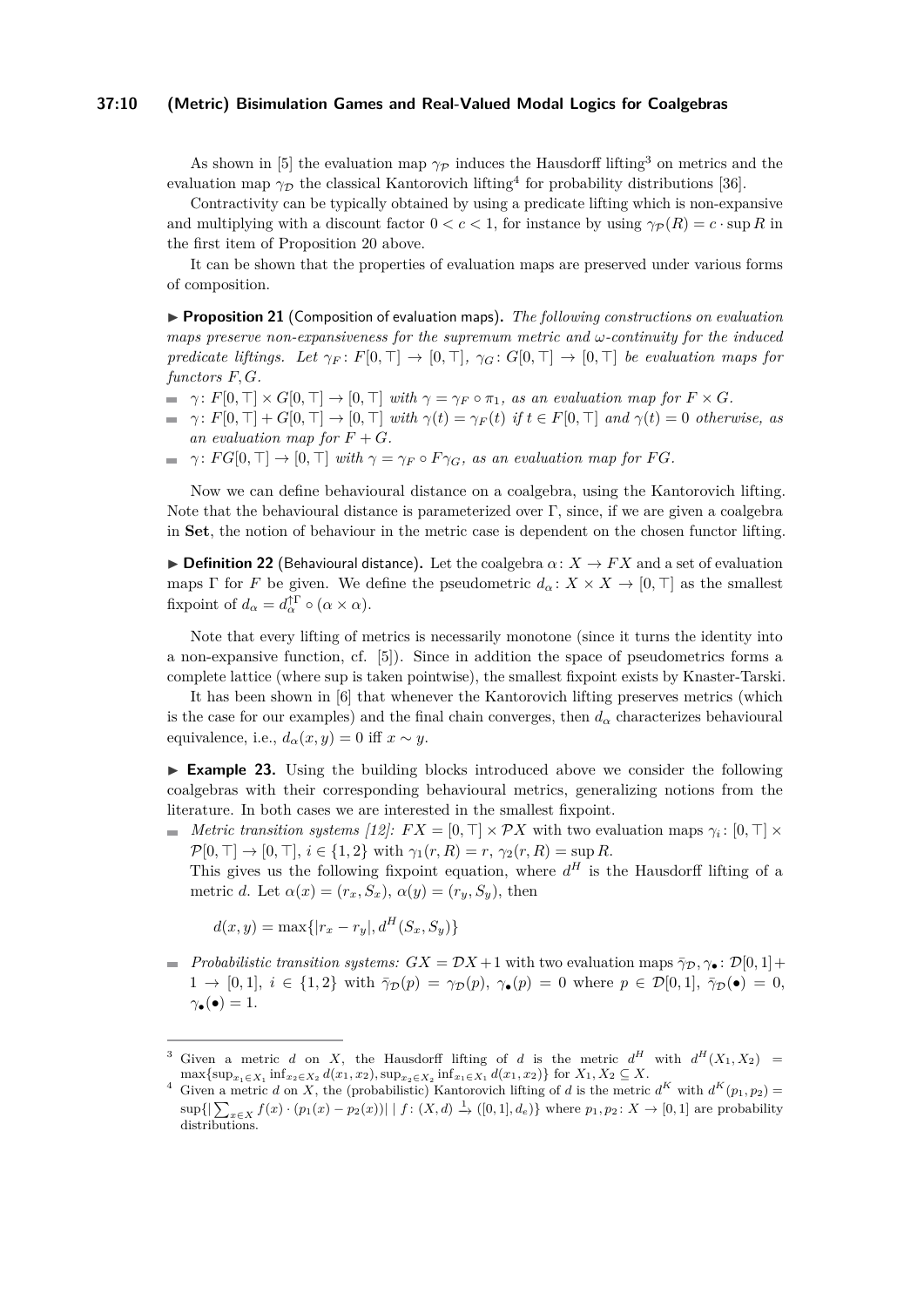| ω:                         | $ \gamma  \psi$                              | $\min(\psi, \psi')$                                                                 | $\neg v$                | $\psi \ominus q$                     |
|----------------------------|----------------------------------------------|-------------------------------------------------------------------------------------|-------------------------|--------------------------------------|
| $[\![\varphi]\!]_\alpha$ : | $\gamma \circ F[\psi]_{\alpha} \circ \alpha$ | $\min\{\llbracket \psi \rrbracket_{\alpha},\llbracket \psi' \rrbracket_{\alpha}\}\$ | $[\![\psi]\!]_{\alpha}$ | $[\![\psi]\!]_\alpha$<br>$\ominus$ c |
| $md(\varphi)$ :            | $md(\psi)+1$                                 | $\max\{md(\psi),md(\psi')\}$                                                        | $md(\psi)$              | $md(\psi)$                           |

<span id="page-10-2"></span>**Table 1** Overview of the modal logic formulas, their semantics  $\llbracket \varphi \rrbracket_{\alpha}$  and modal depths  $md(\varphi)$ .

This gives us the following fixpoint equation, where  $d^K$  is the (probabilistic) Kantorovich lifting of a metric *d*. Let  $T = \{x \mid \alpha(x) = \bullet\}$  and let  $p_x = \alpha(x) \neq \bullet$ .

$$
d(x,y) = \begin{cases} 1 & \text{if } x \in T, y \notin T \text{ or } x \notin T, y \in T \\ 0 & \text{if } x, y \in T \\ d^K(p_x, p_y) & \text{otherwise} \end{cases}
$$

Some of the results on (real-valued) modal logics in Section [3.2](#page-10-1) will require that the fixpoint iteration terminates in  $\omega$  steps. This is related to the fact that the original Hennessy-Milner theorem requires finite branching.

<span id="page-10-0"></span>**Proposition 24.** Let  $\Gamma$  *be a set of evaluation maps and let*  $\alpha: X \to FX$  *be a coalgebra. We define an ascending sequence of metrics*  $d_i: X \times X \to [0, \top]$  *as follows:*  $d_0$  *is the constant* 0-function and  $d_{i+1} = d_i^{\uparrow \Gamma} \circ \alpha \times \alpha$ . Furthermore  $d_{\omega} = \sup_{i < \omega} d_i$ .

- *If for all evaluation maps*  $\gamma \in \Gamma$  *the induced predicate liftings are ω-continuous (see Definition* [17\)](#page-7-1) and *F is*  $\omega$ -accessible, the fixpoint  $d_{\alpha}$  *equals*  $d_{\omega}$ *.*
- $\blacksquare$  *If for all evaluation maps*  $\gamma \in \Gamma$  *the induced predicate liftings are contractive wrt. the supremum metric (see Definition [17\)](#page-7-1), the fixpoint*  $d_{\alpha}$  *equals*  $d_{\omega}$ *.*

Hence, if we are working with the finite powerset functor or the finitely supported distribution functor, the first case applies, whereas in the case of contractiveness, these restrictions are unnecessary (compare this with the result of [\[33\]](#page-16-11) which guarantees the existence of a final coalgebra for a class of locally contractive functors).

## <span id="page-10-1"></span>**3.2 Modal Logics for the Metric Case**

We now define a coalgebraic modal logic  $\mathcal{M}(\Gamma)$ , which is inspired by [\[35\]](#page-16-12). Assume also that Γ is a set of evaluation maps.

The formulas of the logic are defined together with their semantics  $\llbracket \varphi \rrbracket_{\alpha}$  and their modal depth  $md(\varphi)$  in Table [1.](#page-10-2) Given a coalgebra  $\alpha: X \to FX$  and a formula  $\varphi$ , the semantics of such a formula is given by a real-valued predicate  $\llbracket \varphi \rrbracket_{\alpha} : X \to [0, \top]$ , defined inductively, where  $\gamma \in \Gamma$ ,  $q \in \mathbb{Q} \cap [0, \top]$ . Again we will occasionally omit the subscript  $\alpha$ .

Note that, given a state x and a logical formula  $\varphi$ , we do not just obtain a true value (true, false) dependent on whether *x* satisfies the formula or not. Instead we obtain a value in the interval [0, 1] that measures the degree or weight according to which *x* satisfies  $\varphi$ .

**► Definition 25** (Logical distance). Let  $\alpha: X \to FX$  be a coalgebra and let  $x, y \in X$ . We define the logical distance of *x, y* as

$$
d^L_{\alpha}(x,y) = \sup \{ d_e(\llbracket \varphi \rrbracket_{\alpha}(x), \llbracket \varphi \rrbracket_{\alpha}(y)) \mid \varphi \in \mathcal{M}(\Gamma) \}.
$$

We also define the logical distance up to modal depth *i*.

 $d_i^L(x, y) = \sup \{ d_e(\llbracket \varphi \rrbracket_\alpha(x), \llbracket \varphi \rrbracket_\alpha(y)) \mid \varphi \in \mathcal{M}(\Gamma), md(\varphi) \leq i \}.$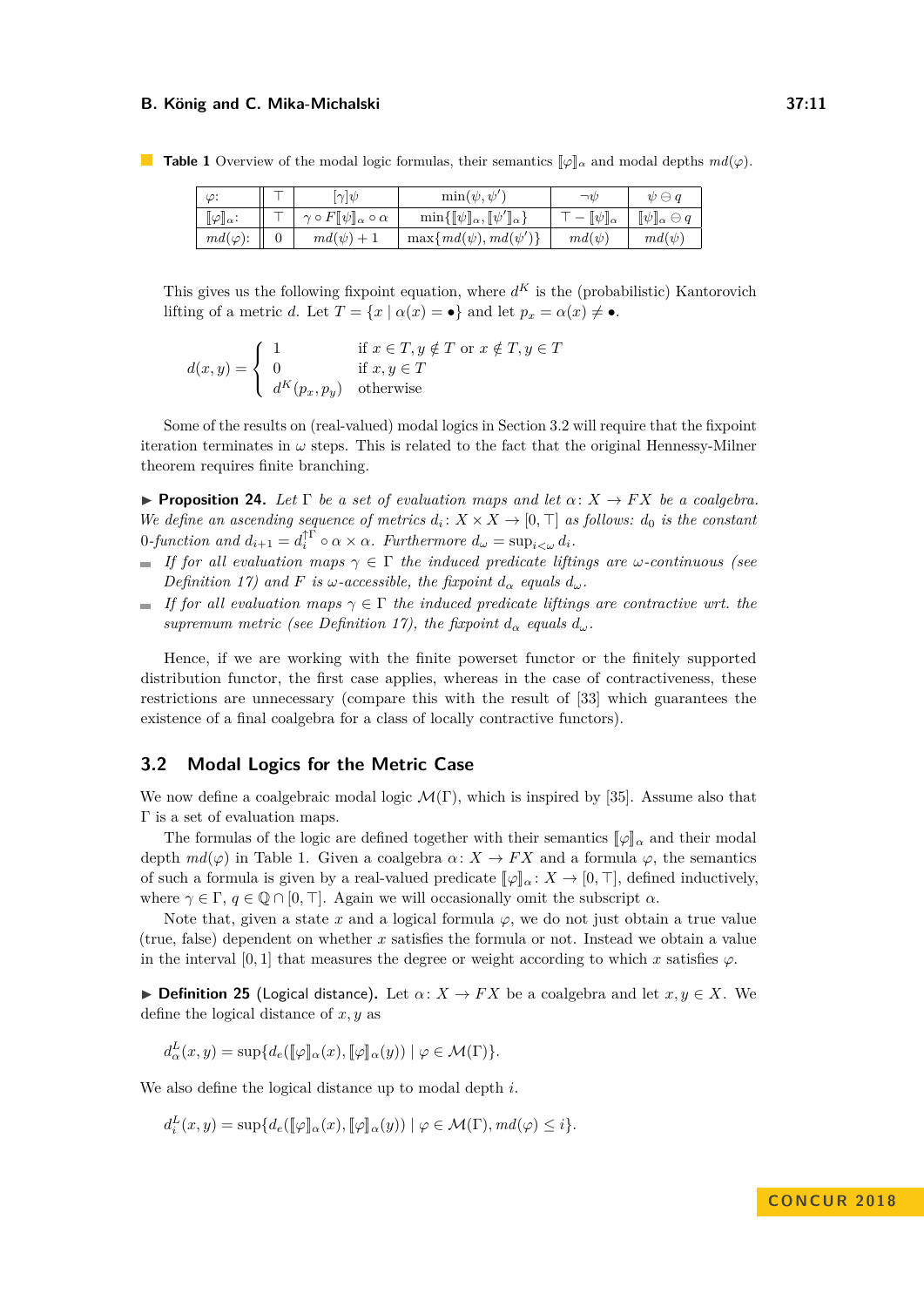#### **37:12 (Metric) Bisimulation Games and Real-Valued Modal Logics for Coalgebras**

<span id="page-11-1"></span>**Example 26.** We are considering probabilistic transition systems with evaluation maps as defined in Example [23.](#page-9-3)

The formula  $\varphi = [\bar{\gamma}_D][\gamma_\bullet]$  distinguishes the states *x, y* in Figure [1a.](#page-3-0) The formula  $\psi = [\gamma_{\bullet}]^{\top}$  evaluates to a predicate  $[\![\psi]\!]$  that assigns 1 to terminating states and 0 to non-terminating states. Now *x* makes a transition to a terminating state with probability  $\frac{1}{2}$ , which means that  $\llbracket \varphi \rrbracket(x) = \overline{\gamma}_\mathcal{D}(\mathcal{D}[\![\psi]\!](\alpha(x))) = \frac{1}{2}$ . Similarly  $\llbracket \varphi \rrbracket(y) = \frac{1}{2} + \varepsilon$ . Hence  $d_{\alpha}^{L}(x, y) \geq d_{e}(\llbracket \varphi \rrbracket(x), \llbracket \varphi \rrbracket(y)) = \varepsilon$ . (In fact, the logical distance equals  $\varepsilon$ .)

We will now show that the logical distance  $d^L_{\alpha}$  and the behavioural distance  $d_{\alpha}$  coincide, i.e. a quantitative version of the Hennessy-Milner theorem, by generalizing the proof from [\[35\]](#page-16-12). Note that in some respects we simplify wrt. [\[35\]](#page-16-12) by not working in **Meas**, the category of measurable spaces, but in a discrete setting. On the other hand, we generalize by considering arbitrary **Set**-endofunctors.

<span id="page-11-0"></span> $\triangleright$  **Theorem 27.** Let  $d_i$  be the sequence of pseudometrics from Proposition [24.](#page-10-0) Then:

- **1.** *For every*  $i \in \mathbb{N}_0$   $d_i^L \leq d_i$ *.*
- **2.** For every  $\varphi$  with  $md(\varphi) \leq i$  we have non-expansiveness:  $[\varphi] : (X, d_i) \to ([0, \top], d_e)$ .

**3.**  $d_{\alpha}^L \leq d_{\alpha}$ .

Note that from Theorem [27](#page-11-0) it also follows that for every formula  $\varphi$  the function  $\llbracket \varphi \rrbracket$  is non-expansive. Non-expansiveness is analogous to bisimulation-invariance that holds for formulas in a classical logic. In particular, in the classical case if  $x \sim y$ , then  $\llbracket \varphi \rrbracket(x) = \llbracket \varphi \rrbracket(y)$ for every  $\varphi$ , in other words  $\llbracket \varphi \rrbracket$  is non-expansive for the discrete metric *d*.

The other inequality  $(d_{\alpha}^L \geq d_{\alpha})$  is more difficult to prove: we will first show that each  $d_i$ is totally bounded and then show that each non-expansive function can be approximated at each pair of points by a modal formula. Since modal formulas are closed under min and max, this enables us to use a variant of a lemma from [\[3\]](#page-15-19) to prove that the formulas form a dense subset of all non-expansive functions. In order to achieve the approximation, we need all operators of the logic.

We first have to recall some definitions from real-valued analysis.

<span id="page-11-2"></span> $\triangleright$  **Definition 28** (Total boundedness). A pseudometric space  $(X, d)$  is totally bounded iff for every  $\varepsilon > 0$  there exist finitely many elements  $x_1, \ldots, x_n \in X$  such that  $X = \bigcup_{i=1}^n \mathcal{B}_{\varepsilon}(x_i)$ where  $\mathcal{B}_{\varepsilon}(x_i) = \{z \in X \mid d(z, x_i) \leq \varepsilon\}$  denotes the  $\varepsilon$ -ball around  $x_i$ .

Our first result is to show that the lifting preserves total boundedness, by adapting a proof from [\[37\]](#page-16-14) from a specific functor to arbitrary functors.

**Proposition 29.** Let  $(X,d)$  be a totally bounded pseudometric space, then  $(FX,d^{\dagger\Gamma})$  is *totally bounded as well.*

Using this result it can be shown that every pseudometric in the ascending chain from Proposition [24](#page-10-0) (apart from  $d_{\omega}$ ) is totally bounded.

I **Proposition 30.** *Let d<sup>i</sup> be the sequence of pseudometrics from Proposition [24.](#page-10-0) Then every*  $(X, d_i)$  *is a totally bounded pseudometric space.* 

Since total boundedness is not preserved by taking a supremum,  $d_{\omega}$  is not necessarily totally bounded and we can not iterate the argument. This is one of the reasons for requiring that the fixpoint is reached in  $\omega$  steps in Theorem [32](#page-12-0) below.

In the next step we show that the formulas are dense in the non-expansive functions.

**► Proposition 31.**  $\{[\![\varphi]\!] : X \to [0,1] \mid md(\varphi) \leq i\}$  *is dense (wrt. the supremum metric) in*  ${f: (X, d_i^L) \xrightarrow{1} ([0, \top], d_e)}$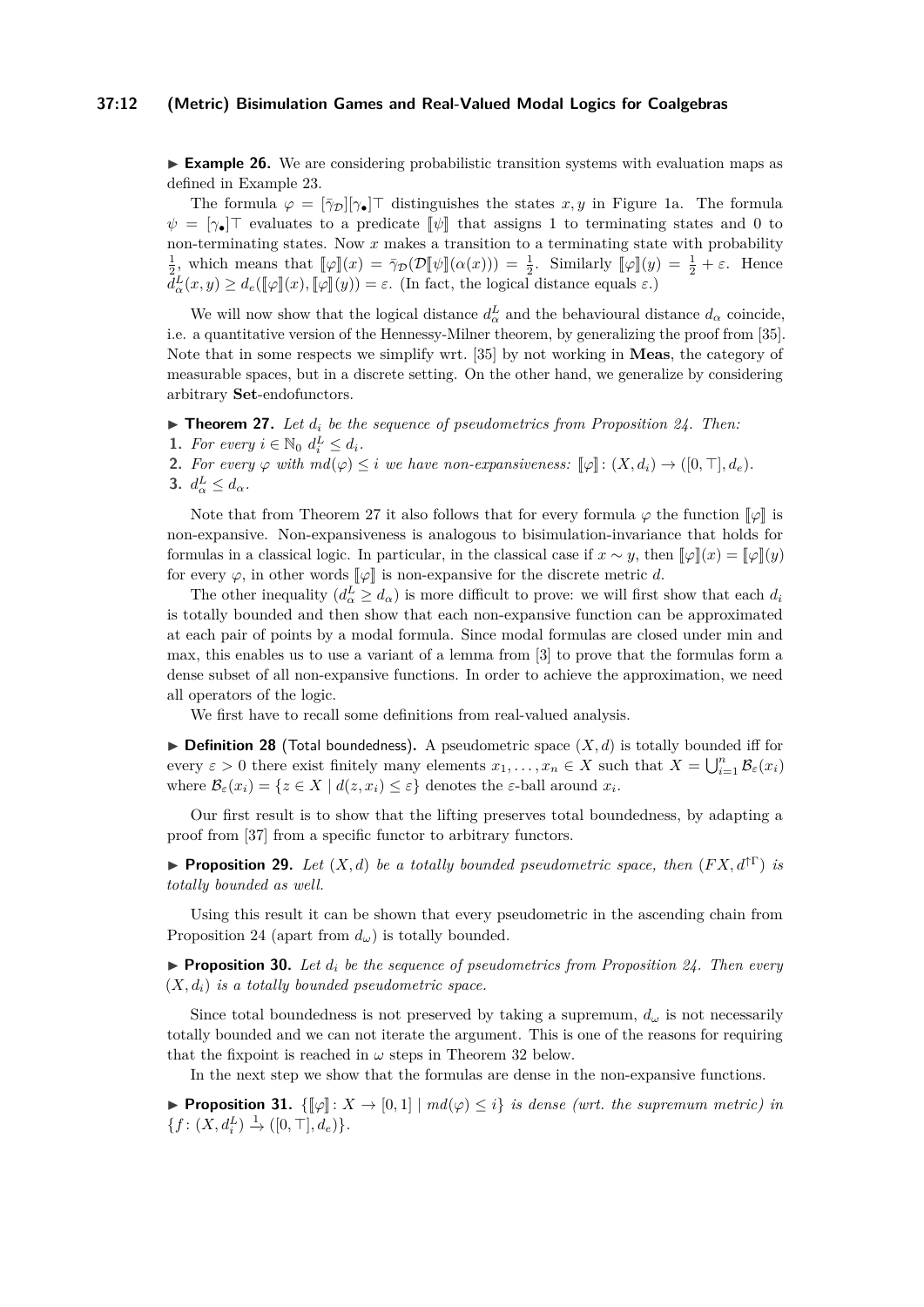Finally we can show under which conditions the inequality  $d_{\alpha} \leq d_{\alpha}^L$  holds.

<span id="page-12-0"></span>► **Theorem 32.** *If the fixpoint*  $d_{\alpha}$  *is reached in*  $\omega$  *steps, it holds that*  $d_{\alpha} \leq d_{\alpha}^L$ .

## **3.3 Games for the Metric Case**

We will now present the two-player game characterizing the behavioural distance between two states. The roles of S and D are similar to those in the first game, where D wants to defend the statement that the distance of two states  $x, y \in X$  in a coalgebra  $\alpha$  is bounded by  $\varepsilon \in [0, \top]$ , i.e.,  $d_{\alpha}(x, y) \leq \varepsilon$ . S wants to disprove this claim.

- **Initial situation:** Given a coalgebra  $\alpha: X \to FX$ , we start with  $(x, y, \varepsilon)$  where  $x, y \in X$ and  $\varepsilon \in [0, \top]$ .
- **Step 1:** S chooses  $s \in \{x, y\}$  and a real-valued predicate  $p_1 : X \to [0, \top]$ . **COLLEGE**
- **Step 2:** D takes  $t \in \{x, y\} \backslash \{s\}$  and has to answer with a predicate  $p_2 \colon X \to [0, \top]$ , which  $\sim$ satisfies  $d_{\ominus}(\tilde{F}_{\gamma}p_1(\alpha(s)), \tilde{F}_{\gamma}p_2(\alpha(t))) \leq \varepsilon$  for all  $\gamma \in \Gamma$ .
- **Step 3:** S chooses  $p_i$  with  $i \in \{1, 2\}$  and some state  $x' \in X$ .  $\mathcal{L}_{\mathcal{A}}$
- **Step 4:** D chooses some state  $y' \in X$  with  $p_i(x') \leq p_j(y')$  where  $j \neq i$
- **Next round:**  $(x', y', \varepsilon')$  with  $\varepsilon' = p_j(y') p_i(x')$ .

After one round the game continues with the initial step, but now D tries to show that  $d_{\alpha}(x', y') \leq \varepsilon'$ . D wins if the game continues forever. In the other case, e.g., D has no move at Step 2 or Step 4, S wins.

The game distance of two states is defined as follows.

**► Definition 33** (Game distance). Let  $\alpha: X \to FX$  be a coalgebra and let  $x, y \in X$ . We define the game distance of *x, y* as

 $d_{\alpha}^{G}(x, y) = \inf \{ \varepsilon \mid D \text{ has a winning strategy for } (x, y, \varepsilon) \}.$ 

We now prove that the behavioural distance and the game distance coincide. We first show that  $d_{\alpha}^G$  is indeed a pseudometric.

**Proposition 34.** *The game distance*  $d_{\alpha}^{G}$  *is a pseudometric.* 

Next we show that the game distance is always bounded by the behavioural distance.

**Find Theorem 35.** *It holds that*  $d_{\alpha}^G \leq d_{\alpha}$ .

While the general proof of this theorem is given in [\[23\]](#page-16-0), the strategy for D can be straightforwardly explained whenever *X* is finite. In particular we want to show that whenever  $d_{\alpha}(x, y) \leq \varepsilon$ , then D has a winnning strategy for  $(x, y, \varepsilon)$ . Assume that *S* chooses  $s \in \{x, y\}$ with  $p_1: X \to [0, \top]$ . In this case D chooses  $p_2$  with  $p_2(z) = \sup\{p_1(u) - d_\alpha(u, z) \mid u \in X\}$ in Step 2. From Lemma [13](#page-7-2) we know that  $p_1 \leq p_2$  and  $p_2$  is non-expansive. It can be shown that this choice satisfies  $d_{\ominus}(\tilde{F}_{\gamma}p_1(\alpha(s)), \tilde{F}_{\gamma}p_2(\alpha(t))) \leq \varepsilon$  for all  $\gamma \in \Gamma$ . Now S chooses *i* and  $x' \in X$  in Step 3. Then either  $i = 1$  and D can choose  $y' = x'$  in Step 4 and the game continues with  $x'$ ,  $y'$  and  $\varepsilon' = p_2(y') - p_1(x') \ge 0$ . Or  $i = 2$  and D can choose  $y'$  such that  $p_1(y') - d_{\alpha}(y', x') = p_2(x')$  (the supremum is reached since *X* is finite). This means that  $p_1(y') \geq p_2(x')$  and  $\varepsilon' = p_1(y') - p_2(x') = d_\alpha(x', y')$ . In both cases, the game can continue.

**Example 36.** Imagine the initial game situation  $(x, y, \varepsilon)$  for our example in Figure [1a](#page-3-0) and S chooses *x* with predicate  $p_1(4) = 1$  and zero for all remaining states. Now D follows the strategy above and plays a predicate  $p_2$  with  $p_2(4) = p_2(5) = p_2(7) = 1$  and zero for all other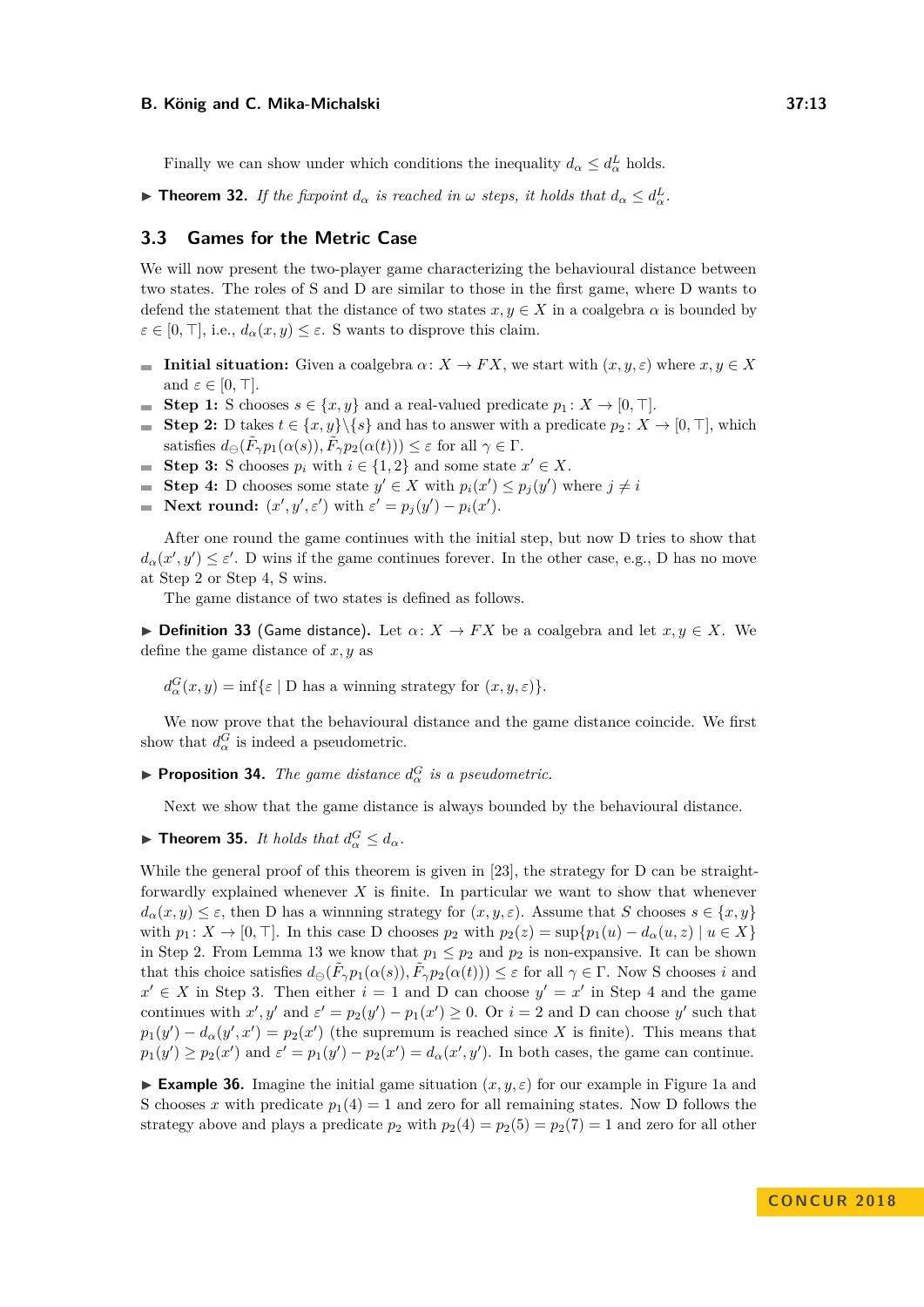#### <span id="page-13-0"></span>**37:14 (Metric) Bisimulation Games and Real-Valued Modal Logics for Coalgebras**



**Figure 2** Probabilistic transition system for the functor  $FX = DX + 1$ , where *X* is infinite.

states. Since 5*,* 7 are at distance 0 to 4, they are now mapped to 1 as well. Since in particular 4 and 7 are mapped to 1, we obtain  $d_{\Theta}(\tilde{\mathcal{D}}_{\tilde{\gamma}_{\mathcal{D}}} p_1(\alpha(x)), \tilde{\mathcal{D}}_{\tilde{\gamma}_{\mathcal{D}}} p_2(\alpha(y))) = d_{\Theta}(\frac{1}{4}, \frac{1}{2} + \varepsilon) = 0 \le \varepsilon$ (we obtain the same value for  $\gamma_{\bullet}$ ). Note again that D must be allowed to do "more" than S. Now the winning strategy for D is obvious: if S picks a terminating state  $x'$  and  $p_i$ , D can also pick a terminating state  $y'$  and  $p_j$  with  $p_j(y') - p_i(x') = 0$  (similarly for non-terminating states). We then end up in  $(x', y', 0)$  where  $x', y'$  are behaviourally equivalent.

If S had instead chosen *y* a prediate  $p_1$  with  $p_1(7) = 1$  and zero for all other states, D would choose the same predicate  $p_2$  with  $d_{\ominus}(\tilde{\mathcal{D}}_{\tilde{\gamma}_{\mathcal{D}}}p_1(\alpha(y)), \tilde{\mathcal{D}}_{\tilde{\gamma}_{\mathcal{D}}}p_2(\alpha(x))) = d_{\ominus}(\frac{1}{2} + \varepsilon, \frac{1}{2}) = \varepsilon$ .

We now demonstrate that in the case of infinite branching, the construction of the winning strategy for the D is not as simple as described before.

**Example 37.** Consider the coalgebra  $\alpha: X \to \mathcal{D}X + 1$  in Figure [2](#page-13-0) on the state space  $X = \{y, y_0, x, x_1, x_2, \ldots\}$ , where the probability of going from *x* to  $x_i$  is  $\alpha(x)(x_i) = \frac{1}{2^i}$ .

For both states *x*, *y* the probability to terminate is 1 and hence  $x \sim y$ . Now imagine that S selects *x* and the real-valued predicate  $p_1$  with  $p_1(x_i) = 1 - \frac{1}{2^i}$  and  $p_1(x) = 0$ . If we would construct the predicate for D as above, via  $p_2(z) = \sup\{p_1(u) - d_\alpha(u, z) \mid u \in X\}$ , this would yield  $p_2(y_0) = 1$  since the distance of all terminating states is 0.

Then S chooses  $x' = y_0$  and  $p_2$  in Step 3 and D has no available state  $y'$  with which to answer in Step 4. If  $y' = x_i$ , then  $p_1(x_i) = 1 - \frac{1}{2^i} < 1 = p_2(x')$ , otherwise  $p_1(y') = 0 < 1$ .

In fact, D has no winning strategy for  $\varepsilon = 0$ , but we can show that there is a winning strategy for every  $\varepsilon > 0$  (since D can play a predicate that is below  $p_2$ , but at distance *ε*). Since the game distance is defined as the infinum over all such *ε*'s it still holds that  $d_{\alpha}^{G}(x,y)=0.$ 

Finally, we can show the other inequality.

<span id="page-13-1"></span>**Find Theorem 38.** *It holds that*  $d_{\alpha} \leq d_{\alpha}^G$ .

## **3.4 Spoiler Strategy for the Metric Case**

The strategy for S for  $(x, y, \varepsilon)$  can be derived from a modal formula  $\varphi$  with  $d_{\Theta}(\llbracket \varphi \rrbracket(x), \llbracket \varphi \rrbracket(y))$  $> \varepsilon$ . If  $\varepsilon < d_\alpha(x, y) = \sup \{ d_e(\llbracket \varphi \rrbracket(x), \llbracket \varphi \rrbracket(y)) \mid \varphi \},$  such a formula must exist (since we can use negation to switch  $x, y$  if necessary). The spoiler strategy is defined over the structure of *ϕ*:

- $\varphi = \top$ : this case can not occur.  $\equiv$
- $\varphi = [\gamma]\psi$ : S chooses *x*,  $p_1 = [\psi]$  at Step 1. After D has chosen *y*,  $p_2$  at Step 2, we can  $\blacksquare$ observe that  $p_2 \nleq [\psi]$  (see proof of Theorem [39](#page-14-1) in [\[23\]](#page-16-0)). Now in Step 3 S chooses  $p_2$ and *x'* such  $p_2(x') > \llbracket \psi \rrbracket(x')$ . Now D needs to choose *y'* such that  $\llbracket \psi \rrbracket(y') \geq p_2(x')$  in Step 4 and  $\varepsilon' = [\![\psi]\!](y') - p_2(x') < [\![\psi]\!](y') - [\![\psi]\!](x') = d_e([\![\psi]\!](x'), [\![\psi]\!](y'))$  and so the game continues in the situation  $(x', y', \varepsilon')$  with the formula  $\psi$ .
- $\varphi = \min(\psi, \psi')$ : In this case either  $d_e(\llbracket \psi \rrbracket(x), \llbracket \psi \rrbracket(y)) > \varepsilon$  or  $d_e(\llbracket \psi' \rrbracket(x), \llbracket \psi' \rrbracket(y)) > \varepsilon$  and S picks  $\psi$  or  $\psi'$  accordingly.
- $\varphi = \neg \psi$ : In this case S takes  $\psi$ , since  $d_e(\llbracket \psi \rrbracket(x), \llbracket \psi \rrbracket(y)) = d_e(\llbracket \varphi \rrbracket(x), \llbracket \varphi \rrbracket(y)) > \varepsilon$ .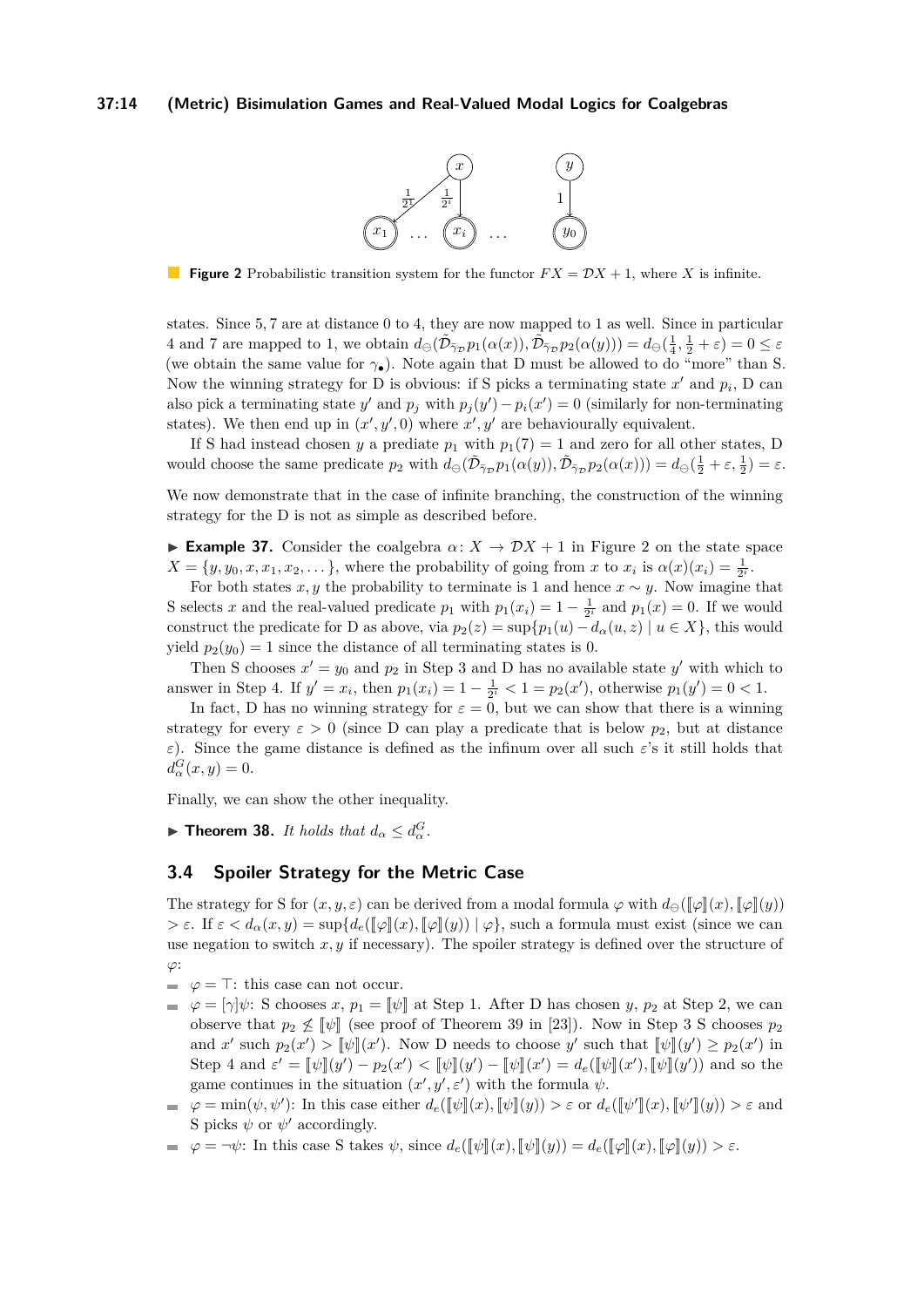$\varphi = \varphi \oplus \varphi$ : In this case  $d_e(\llbracket \psi \rrbracket(x), \llbracket \psi \rrbracket(y)) \geq d_e(\llbracket \varphi \rrbracket(x), \llbracket \varphi \rrbracket(y)) > \varepsilon$  and hence S takes  $\psi$ .

It can be shown that this strategy is indeed correct.

<span id="page-14-1"></span>**Findmer 39.** Assume that  $\alpha: X \to FX$  is a coalgebra. Let  $\varphi$  be a formula with  $d_e(\llbracket \varphi \rrbracket(x), \llbracket \varphi \rrbracket(y)) > \varepsilon$ . Then the spoiler strategy described above is winning for *S* in the *situation*  $(x, y, \varepsilon)$ *.* 

Note that Theorem [38](#page-13-1) is not a direct corollary of this theorem, since here we require that a formula  $\varphi$  with  $d_e(\llbracket \varphi \rrbracket(x), \llbracket \varphi \rrbracket(y)) > \varepsilon$  exists, which is not necessarily true in scenarios where the fixpoint iteration does not terminate in  $\omega$  steps.

**Example 40.** We will show how S can construct a winning strategy for  $(x, y, \frac{\varepsilon}{2})$  based on the formula  $\varphi = [\bar{\gamma}_D][\gamma_\bullet]$  from Example [26.](#page-11-1) The transition system is shown in Figure [1a.](#page-3-0)

It holds that  $d_{\Theta}([\varphi](y), [\varphi](x)) = \varepsilon > \frac{\varepsilon}{2}$ . S plays *y* and  $p_1 = [[\gamma_{\bullet}] \top]$  which, due to the definition of *γ*• equals 1 on terminating states and zero on non-terminating states. Now  $\bar{\gamma}_{\mathcal{D}}(\mathcal{D}p_1(\alpha(y))) = \frac{1}{2} + \varepsilon$ , so D must play in such a way that  $\bar{\gamma}_{\mathcal{D}}(\mathcal{D}p_2(\alpha(x))) \geq \frac{1}{2} + \frac{\varepsilon}{2}$ . This can only be achieved by setting  $p_2(3) = \varepsilon$  (or to a larger value). Now S chooses  $p_2, x' = 3$  and D can only take  $p_1$  and either 4, 5 or 7 as y'. In each case we obtain  $\varepsilon' = p_1(y') - p_2(x') = 1 - \varepsilon < 1 = d_e(0,1) = d_e([\lbrack \gamma_{\bullet} \rbrack \top \rbrack (x'), [\lbrack \gamma_{\bullet} \rbrack \top \rbrack (y')).$ 

The spoiler continues to follow his strategy and plays  $x'$ ,  $p_1 = \llbracket \top \rrbracket$  in the next step, which is successful, since  $y'$  is a terminating state and  $x'$  is not.

# <span id="page-14-0"></span>**4 Conclusion**

Comparison to related work can be found in the introduction and throughout the text.

We will conclude by discussing some open points and questions: Section [3,](#page-6-0) which treats the metric cases, follows the outline of Section [2,](#page-2-0) which treats the classical case, with some variations. An important difference is the fact that the metric case is parameterized over a set Γ of evaluation maps. Note that we actually mimic the variant of the game discussed at the end of Section [2.3,](#page-4-1) where we fix evaluation maps, but omit the requirement of weak pullback preservation. The requirement of monotonicity is replaced by local non-expansiveness in the metric case. The fact that monotonicity for partial orders generalizes to non-expansiveness for directed metrics has already been discussed in [\[33\]](#page-16-11). The variant of the classical game that uses the lifted order  $\leq^F$  is more reminiscent of the Wasserstein lifting for metrics, which has been introduced in [\[5\]](#page-15-12) and compared to the Kantorovich lifting. It is future work to define a variant of the metric game that corresponds to the Wasserstein lifting (or other liftings) of metrics.

Another open question is to prove the Hennessy-Milner theorem for the real-valued logic in the case where the fixpoint is not reached in  $\omega$  steps. The original variant of the Hennessy-Milner-theorem only holds for finitely-branching transition systems, but this result can be generalized if we allow infinite conjunctions (cf. the logic in Section [3.2\)](#page-10-1). A natural question is whether the same solution is applicable to the metric case, by replacing the minby an inf-operator (of restricted cardinality  $\kappa$ , as in Section [2.2\)](#page-3-2). However, for this it seems necessary to generalize the notion of total boundedness to a new variant where we do not require that the set of "anchors"  ${x_1, \ldots, x_n}$  of Definition [28](#page-11-2) is finite, but bounded by *κ*.

A related question is the following: does the Kantorovich lifting preserve completeness of metrics? (A metric space  $(X, d)$  is complete if every Cauchy sequence converges in  $X$ .) Furthermore we would like to add  $\infty$  as a possible distance value, as in [\[5\]](#page-15-12). However, this can not be integrated so easily, for instance it is unclear how to define negation.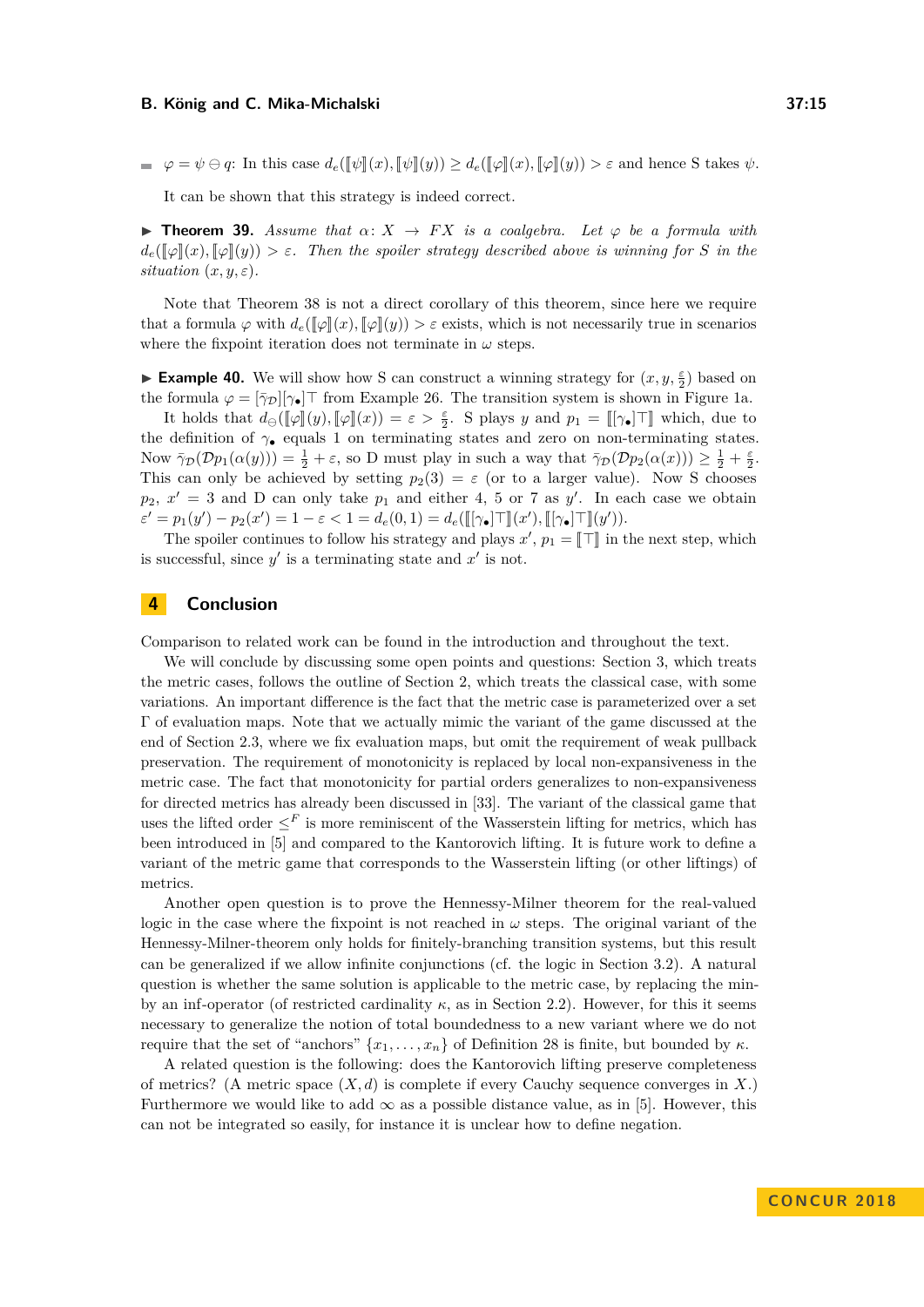## **37:16 (Metric) Bisimulation Games and Real-Valued Modal Logics for Coalgebras**

Finally, in the quantitative case it could be interesting to know whether we can use existing efficient algorithms (for the probabilistic case), for instance in order to generate the strategy of the spoiler (see e.g. [\[10\]](#page-15-20)).

#### **References**

- <span id="page-15-16"></span>**1** J. Adámek, H.P. Gumm, and V. Trnková. Presentation of Set functors: A coalgebraic perspective. *Journal of Logic and Computation*, 20(5), 2010.
- <span id="page-15-17"></span>**2** J. Adámek and J. Rosický. *Locally Presentable and Accessible Categories*, volume 189 of *London Mathematical Society Lecture Note Series*. Cambridge University Press, 1994.
- <span id="page-15-19"></span>**3** R.B. Ash. *Real Analysis and Probability*. Academic Press, 1972.
- <span id="page-15-14"></span>**4** A. Balan and A. Kurz. Finitary functors: From **Set** to **Preord** and **Poset**. In *Proc. of CALCO '11*, pages 85–99. Springer, 2011. LNCS 6859.
- <span id="page-15-12"></span>**5** P. Baldan, F. Bonchi, H. Kerstan, and B. König. Behavioral metrics via functor lifting. In *Proc. of FSTTCS '14*, volume 29 of *LIPIcs*, 2014.
- <span id="page-15-13"></span>**6** P. Baldan, F. Bonchi, H. Kerstan, and B. König. Coalgebraic behavioral metrics. *Logical Methods in Computer Science*, to appear. Selected Papers of the 6th Conference on Algebra and Coalgebra in Computer Science (CALCO 2015).
- <span id="page-15-4"></span>**7** A. Baltag. Truth-as-simulation: Towards a coalgebraic perspective on logic and games. Technical Report SEN-R9923, Centrum voor Wiskunde en Informatica (CWI), November 1999.
- <span id="page-15-9"></span>**8** V. Castiglioni, D. Gebler, and S. Tini. Logical characterization of bisimulation metrics. In *Proc. of QAPL '16*, 2016. EPTCS 227.
- <span id="page-15-6"></span>**9** K. Chatzikokolakis, D. Gebler, C. Palamidessi, and L. Xu. Generalized bisimulation metrics. In *Proc. of CONCUR '14*. Springer, 2014. LNCS/ARCoSS 8704.
- <span id="page-15-20"></span>**10** D. Chen, F. van Breugel, and J. Worrell. On the complexity of computing probabilistic bisimilarity. In *Proc. of FOSSACS '12*, pages 437–451. Springer, 2012. LNCS/ARCoSS 7213.
- <span id="page-15-3"></span>**11** X. Chen and Y. Deng. Game characterizations of process equivalences. In *Proc. of APLAS '08*, pages 107–121. Springer, 2008. LNCS 5356.
- <span id="page-15-10"></span>**12** L. de Alfaro, M. Faella, and M. Stoelinga. Linear and branching system metrics. *IEEE Trans. Softw. Eng.*, 35(2):258–273, 2009.
- <span id="page-15-7"></span>**13** J. Desharnais. *Labelled Markov processes*. PhD thesis, McGill University, Montreal, November 1999.
- <span id="page-15-8"></span>**14** J. Desharnais, V. Gupta, R. Jagadeesan, and P. Panangaden. Metrics for labelled Markov processes. *Theoretical Computer Science*, 318:323–354, 2004.
- <span id="page-15-1"></span>**15** J. Desharnais, F. Laviolette, and M. Tracol. Approximate analysis of probabilistic processes: Logic, simulation and games. In *Proc. of QEST '08*, pages 264–273. IEEE, 2008.
- <span id="page-15-11"></span>**16** U. Fahrenberg, A. Legay, and C. Thrane. The quantitative linear-time–branching-time spectrum. In *Proc. of FSTTCS '11*, volume 13 of *LIPIcs*, pages 103–114, 2011.
- <span id="page-15-2"></span>**17** N. Fijalkow, B. Klin, and P. Panangaden. Expressiveness of probabilistic modal logics. In *Proc. of ICALP '17*, volume 80 of *LIPIcs*, pages 105:1–12. Schloss Dagstuhl – Leibniz Center for Informatics, 2017.
- <span id="page-15-5"></span>**18** G. Fontaine, R.A. Leal, and Y. Venema. Automata for coalgebras: An approach using predicate liftings. In *Proc. of ICALP '10*, pages 381–392. Springer, 2010. LNCS 6198.
- <span id="page-15-18"></span>**19** D. Gorín and L. Schröder. Simulations and bisimulations for coalgebraic modal logics. In *Proc. of CALCO '13*, pages 253–266. Springer, 2013. LNCS 8089.
- <span id="page-15-15"></span>**20** H. Peter Gumm. Universal coalgebras and their logics. *AJSE-Mathematics*, 34(1D):105– 130, 2009.
- <span id="page-15-0"></span>**21** M. Hennessy and R. Milner. On observing nondeterminism and concurrency. In *Proc. of ICALP '80*, pages 299–309. Springer, 1980. LNCS 85.